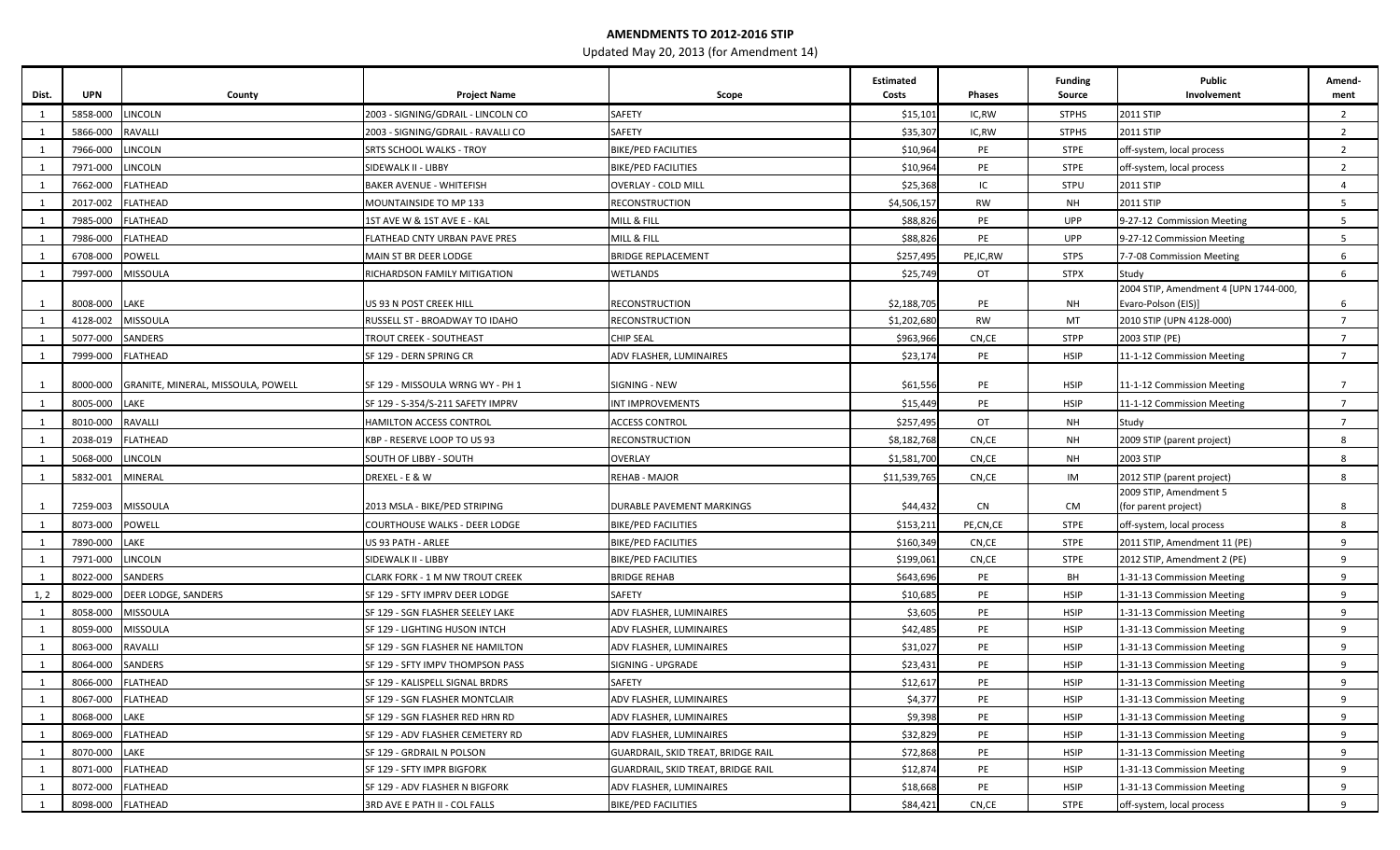|                  | 8123-000 LAKE, LINCOLN, MISSOULA, SANDERS | <b>D1 SLOPE STABILITY</b>            | <b>SLIDE CORRECTION</b>      | \$403,645    | PE,IC,RW  |             | NH-STPP-STPS-STPX 1-31-13 Commission Meeting |    |
|------------------|-------------------------------------------|--------------------------------------|------------------------------|--------------|-----------|-------------|----------------------------------------------|----|
| 5832-003 MINERAL |                                           | ROCKFALL MIT - WEST OF DREXEL        | <b>SLIDE CORRECTION</b>      | \$4,701,852  | PE,CN,CE  | IM          | 2012 STIP (parent project)                   | 10 |
| 8135-000 LAKE    |                                           | TIMBERLANE RD SIDEWALKS - RONAN      | SIDEWALK                     | \$561,365    | <b>CN</b> | STPE        | off-system, local process                    | 10 |
| 8164-000         | <b>MISSOULA</b>                           | BONNER I-90 BRIDGE STUDY             | <b>MISCELLANEOUS</b>         | \$63,919     | OT        | <b>BR</b>   | Study                                        | 10 |
|                  | 8082-000 FLATHEAD                         | PEDESTRIAN CROSSINGS - WHITEFISH     | <b>BIKE/PED FACILITIES</b>   | \$50,897     | PE,CN,CE  | SRTS        | 3-28-13 Commission Meeting                   | 11 |
| 8087-000 MINERAL |                                           | I-90 BR DECKS MP 40-70, D-1          | <b>BRIDGE REHAB</b>          | \$963,267    | PE        | BH          | 3-28-13 Commission Meeting                   | 11 |
|                  | 8088-000 FLATHEAD                         | 3M SE WHITEFISH - BR DECK            | <b>BRIDGE DECK</b>           | \$256,871    | PE        | BH          | 3-28-13 Commission Meeting                   | 11 |
| 8089-000 POWELL  |                                           | 4M SE OVANDO - BR DECK               | <b>BRIDGE DECK</b>           | \$256,871    | PE        | BH          | 3-28-13 Commission Meeting                   | 11 |
| 8094-000 POWELL  |                                           | P-88 BRIDGES - GARRISON              | <b>BRIDGE REHAB</b>          | \$449,525    | PE        | <b>BH</b>   | 3-28-13 Commission Meeting                   | 11 |
|                  | 8142-000 FLATHEAD                         | SHADY LANE BRIDGE - KALISPELL        | <b>BRIDGE RECONSTRUCTION</b> | \$798,983    | PE,CN,CE  | BH          | 3-28-13 Commission Meeting                   | 11 |
|                  | 7865-000 FLATHEAD                         | BIKE/PED PATH HWY 93 - KALISPELL     | <b>BIKE/PED FACILITIES</b>   | \$168,619    | CE,CN     | <b>STPE</b> | 2012 STIP, Amendment 11                      | 14 |
|                  |                                           |                                      |                              |              |           |             |                                              |    |
| 8191-000         | LAKE, LINCOLN, MINERAL, RAVALLI, SANDERS  | WTRSHD 3 - HUNTS TIMBERS AQ MIT      | <b>WETLANDS</b>              | \$57,255     | <b>OT</b> | <b>STPX</b> | N/A - Study                                  | 14 |
|                  | 8192-000 MISSOULA                         | <b>ROCK CREEK TRUCK PARKING AREA</b> | <b>REST AREA</b>             | \$63,617     | <b>PE</b> | IM          | N/A - Rest Area Rehab                        | 14 |
|                  |                                           |                                      |                              |              |           |             |                                              |    |
|                  |                                           |                                      | <b>Total District 1</b>      | \$41,438,735 |           |             |                                              |    |

| Dist. | <b>UPN</b> | County                                                                                | <b>Project Name</b>              | Scope                              | <b>Estimated</b><br>Costs | <b>Phases</b> | <b>Funding</b><br>Source | Public<br>Involvement                              | Amend-<br>ment |
|-------|------------|---------------------------------------------------------------------------------------|----------------------------------|------------------------------------|---------------------------|---------------|--------------------------|----------------------------------------------------|----------------|
|       | 4571-000   | <b>SILVER BOW</b>                                                                     | NISSLER INTERCHANGE              | <b>RECONSTRUCTION</b>              | \$109,552                 | <b>RW</b>     | IM                       | 2011 STIP                                          | $\overline{2}$ |
|       |            |                                                                                       |                                  |                                    |                           | PE,CN,CE      | <b>STPE</b>              |                                                    | 3              |
|       | 7975-000   | <b>GALLATIN</b>                                                                       | MILWAUKEE PK L'SCAPE - 3 FORKS   | LANDSCAPING                        | \$79,976                  |               |                          | off-system, local process                          |                |
|       | 5897-001   | <b>GALLATIN</b>                                                                       | E BELGRADE INTERCHANGE - NORTH   | INTERCHANGE                        | \$25,320                  | <b>RW</b>     | MT                       | 2011 STIP                                          | $\overline{a}$ |
|       | 7967-000   | <b>GALLATIN</b>                                                                       | S 19TH AVE PATH - S OF BOZEMAN   | <b>BIKE/PED FACILITIES</b>         | \$50,395                  | PE,CN,CE      | <b>STPE</b>              | 7-26-12 Commission Meeting                         | 4              |
|       | 7968-000   | <b>GALLATIN</b>                                                                       | NORRIS RD PATH - S OF BELGRADE   | <b>BIKE/PED FACILITIES</b>         | \$75,592                  | PE,CN,CE      | <b>STPE</b>              | 7-26-12 Commission Meeting                         | 4              |
|       | 7969-000   | <b>GALLATIN</b>                                                                       | SIDEWALK - MANHATTAN             | <b>BIKE/PED FACILITIES</b>         | \$50,395                  | PE,CN,CE      | <b>STPE</b>              | 7-26-12 Commission Meeting                         | 4              |
|       | 7970-000   | <b>SILVER BOW</b>                                                                     | HOLMES & HILL/WARREN AVE - BUTTE | INT UPGRADE/SIGNALS                | \$126,894                 | PE, IC, RW    | <b>STPU</b>              | 7-26-12 Commission Meeting                         | 4              |
|       | 7987-000   | <b>GALLATIN</b>                                                                       | BIKE/PED PATHS - GALLATIN CO     | <b>BIKE/PED FACILITIES</b>         | \$410,111                 | PE,CN,CE      | <b>STPE</b>              | 7-26-12 Commission Meeting<br>(as UPN 7967 & 7968) | 4              |
|       | 5897-001   | <b>GALLATIN</b>                                                                       | E BELGRADE INTERCHANGE - NORTH   | INTERCHANGE                        | \$107,761                 | IC            | MT                       | 2010 STIP                                          | 5              |
|       | 7976-000   | <b>GALLATIN</b>                                                                       | LANDSCAPING - W YELLOWSTONE      | LANDSCAPING                        | \$2,517                   | PE            | <b>STPE</b>              | 9-27-12 Commission Meeting                         | 5              |
|       | 7988-000   | <b>DISTRICTWIDE</b>                                                                   | SF 129 - BUTTE HRZNTAL CRV SIGNG | SIGNING - UPGRADE                  | \$189,897                 | PE            | <b>HSIP</b>              | 9-27-12 Commission Meeting                         | 5              |
|       | 8007-000   | <b>PARK</b>                                                                           | VISITOR CENTER - COOKE CITY      | MISCELLANEOUS                      | \$81,025                  | <b>CN</b>     | <b>STPE</b>              | off-system, local process                          | 6              |
|       | 7996-000   | <b>GALLATIN</b>                                                                       | CITYWIDE SIDEWALKS - BOZEMAN     | <b>BIKE/PED FACILITIES</b>         | \$374,340                 | PE,CN,CE      | <b>STPE</b>              | 11-1-12 Commission Meeting                         |                |
|       | 8001-000   | BEAVERHEAD, BROADWATER, DEER LODGE, GALLATIN,<br>JEFFERSON, MADISON, PARK, SILVER BOW | SF 129 - BUTTE WRNG WY - PH 1    | <b>SIGNING - NEW</b>               | \$117,318                 | PE            | <b>HSIP</b>              | 11-1-12 Commission Meeting                         |                |
|       | 5897-001   | <b>GALLATIN</b>                                                                       | E BELGRADE INTERCHANGE - NORTH   | INTERCHANGE                        | \$22,776,51               | CN.CE         | IM-MT-LF                 | 2009 STIP                                          | 8              |
|       | 7577000    | <b>PARK</b>                                                                           | <b>GARDINER - NORTH</b>          | MILL & FILL                        | \$694,813                 | CN,CE         | <b>NH</b>                | 2011 STIP                                          | 8              |
|       | 8079-000   | <b>BROADWATER</b>                                                                     | RR XING - QUARTER CIRCLE RD      | RR CROSSING                        | \$271,942                 | PE,CN,CE      | RRP-RRS                  | off-system, local process                          | 8              |
|       | 8024-000   | <b>PARK</b>                                                                           | SF 129 - LFT TURN LN EMIGRANT RA | INT IMPROVEMENTS                   | \$108,141                 | PE,RW         | <b>HSIP</b>              | 1-31-13 Commission Meeting                         | 9              |
|       | 8025-000   | <b>BEAVERHEAD</b>                                                                     | SF 129 - GUARDRAIL JCT 324       | GUARDRAIL, SKID TREAT, BRIDGE RAIL | \$31,284                  | PE            | <b>HSIP</b>              | 1-31-13 Commission Meeting                         | 9              |
|       | 8026-000   | <b>BEAVERHEAD</b>                                                                     | SF 129 - SFTY IMPRV S DILLON     | STRIPING AND DELINEATION           | \$11,458                  | PE            | <b>HSIP</b>              | 1-31-13 Commission Meeting                         | 9              |
|       | 8027-000   | JEFFERSON, SILVER BOW                                                                 | SF 129 - SIGNING IMPROV P29      | SIGNING - UPGRADE                  | \$14,419                  | PE            | <b>HSIP</b>              | 1-31-13 Commission Meeting                         | 9              |
|       | 8028-000   | <b>GALLATIN</b>                                                                       | SF 129 - SFTY IMPRV BRDGR CANYON | SAFETY                             | \$15,706                  | PE            | HSIP                     | 1-31-13 Commission Meeting                         | 9              |
|       | 8030-000   | <b>JEFFERSON</b>                                                                      | SF 129 - SKD TRMT PIPESTONE      | <b>BRIDGE SKID TREATMENT</b>       | \$11,458                  | PE            | <b>HSIP</b>              | 1-31-13 Commission Meeting                         | 9              |
|       | 8031-000   | <b>GALLATIN</b>                                                                       | SF 129 - SLOPE FLTTNNG BELGRADE  | <b>SLOPE FLATTENING</b>            | \$58,834                  | PE            | <b>HSIP</b>              | 1-31-13 Commission Meeting                         | 9              |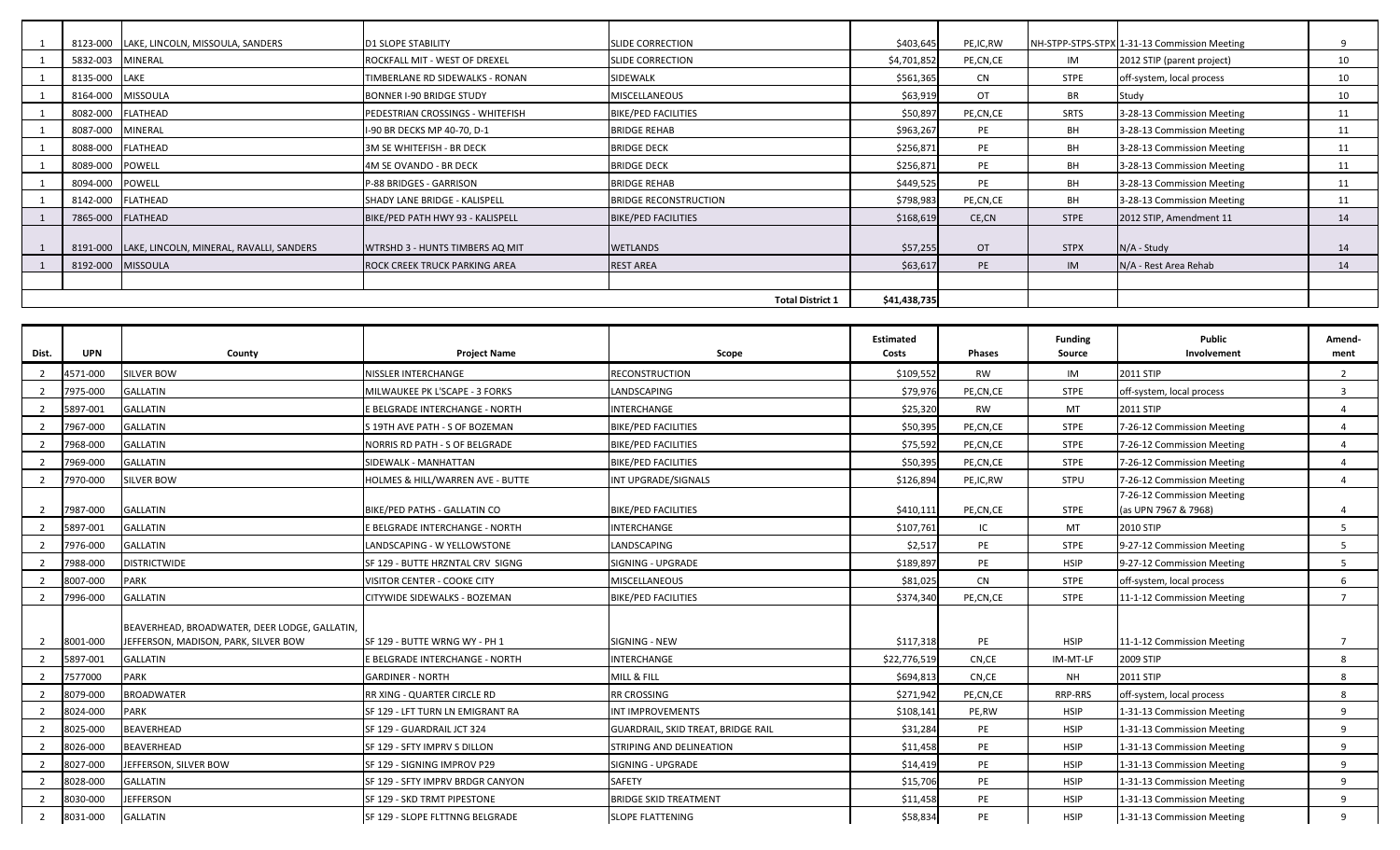| 8032-000                | <b>DEER LODGE</b> | SF 129 - SFTY IMPRV GALEN      | <b>RUMBLE STRIPS</b>      | \$4,377   | PE           | <b>HSIP</b> | 1-31-13 Commission Meeting    |    |
|-------------------------|-------------------|--------------------------------|---------------------------|-----------|--------------|-------------|-------------------------------|----|
| 8033-000                | <b>GALLATIN</b>   | SF 129 - SB RT TURN PATTERSON  | <b>INT IMPROVEMENTS</b>   | \$74,025  | PE,RW        | <b>HSIP</b> | 1-31-13 Commission Meeting    |    |
| 8034-000                | <b>GALLATIN</b>   | SF 129 - SB LT TURN GOLDSTEIN  | <b>INT IMPROVEMENTS</b>   | \$95,010  | PE,RW        | <b>HSIP</b> | 1-31-13 Commission Meeting    |    |
| 8035-000                | <b>JEFFERSON</b>  | SF 129 - RRXING MT CITY        | <b>RR CROSSING</b>        | \$13,389  | PE           | <b>HSIP</b> | 1-31-13 Commission Meeting    |    |
| 8075-000                | <b>MADISON</b>    | BLAINE SPRING CR - 8 M S ENNIS | <b>BRIDGE REPLACEMENT</b> | \$193,114 | PE           | <b>BR</b>   | 1-31-13 Commission Meeting    |    |
| 8125-000                | <b>BEAVERHEAD</b> | WEST SIDE CANAL - 4 M N DILLON | <b>BRIDGE REPLACEMENT</b> | \$128,739 | PE           | <b>BR</b>   | 1-31-13 Commission Meeting    |    |
|                         |                   |                                |                           |           |              |             | 5-26-11 - UPN 7689            |    |
| 7750-001                | <b>BROADWATER</b> | DEEP CRK STRUCTURES/MT11-1     | MISCELLANEOUS             | \$86,964  | IC,RW        | <b>STPP</b> | (2011 Statewide Flood Repair) | 10 |
| 8121-000                | <b>BROADWATER</b> | <b>RRXING - INDIAN CRK RD</b>  | <b>RR CROSSING</b>        | \$225,873 | PE,CN,CE     | RRP-RRS     | off-system, local process     | 10 |
| 8120-000                | <b>GALLATIN</b>   | SF 139 - BUTTE ADV SGNL FLSHER | ADV FLASHER, LUMINAIRES   | \$12,814  | PE           | <b>HSIP</b> | 3-28-13 Commission Meeting    | 11 |
|                         |                   |                                |                           |           |              |             |                               |    |
| <b>Total District 2</b> |                   |                                |                           |           | \$26,629,972 |             |                               |    |

| Dist.  | <b>UPN</b> | County                                        | <b>Project Name</b>                 | Scope                                     | <b>Estimated</b><br>Costs | Phases         | <b>Funding</b><br>Source | Public<br>Involvement      | Amend-<br>ment |
|--------|------------|-----------------------------------------------|-------------------------------------|-------------------------------------------|---------------------------|----------------|--------------------------|----------------------------|----------------|
|        | 556-000    | CASCADE                                       | 25TH ST NORTH BRIDGE - GFT          | <b>BIKE/PED FACILITIES</b>                | \$218,590                 | RW,CN,CE       | <b>STPE</b>              | off-system, local process  | $\overline{2}$ |
|        | 6960-000   | CASCADE                                       | 10TH AVE S - WARDEN BR - 18TH - GF  | <b>CRACK SEAL</b>                         | \$722,998                 | CN,CE          | <b>NH</b>                | 2011 STIP                  | $\overline{3}$ |
|        | 7958-000   | CASCADE, TETON                                | D-3 FENCING - GTF N&S               | <b>FENCING</b>                            | \$183,567                 | PE,IC,RW       | IM                       | 7-26-12 Commission Meeting | $\overline{4}$ |
| ्द     | 7959-000   | PONDERA, TOOLE                                | D-3 FENCING - BRADY NORTH           | <b>FENCING</b>                            | \$183,567                 | PE,IC,RW       | IM                       | 7-26-12 Commission Meeting | $\overline{4}$ |
| ्र     | 7963-000   | <b>GLACIER</b>                                | 2ND ST NW/NE WALKS - CUT BANK       | <b>BIKE/PED FACILITIES</b>                | \$38,100                  | PE,CN,CE       | <b>SRTS</b>              | 7-26-12 Commission Meeting | $\overline{4}$ |
|        | 7964-000   | CHOUTEAU                                      | <b>KERSHAW TURN LANES</b>           | REHAB - MAJOR                             | \$3,032,773               | PE,IC,RW,CN,CE | <b>NH</b>                | 7-26-12 Commission Meeting | $\overline{4}$ |
|        | 7965-000   | CHOUTEAU                                      | CARTER N TURN LANES                 | REHAB - MAJOR                             | \$3,032,773               | PE,IC,RW,CN,CE | <b>NH</b>                | 7-26-12 Commission Meeting | $\overline{4}$ |
| ્વ     | 7980-000   | <b>DISTRICTWIDE</b>                           | SF 129 - GTFLS HRZNTAL CRV SIGNG    | SIGNING - UPGRADE                         | \$284,845                 | PE             | <b>HSIP</b>              | 9-27-12 Commission Meeting | 5              |
| -3     | 7983-000   | <b>HILL</b>                                   | HAVRE 7TH AVE DECK PRES             | <b>BRIDGE DECK</b>                        | \$57,102                  | PE             | BH                       | 9-27-12 Commission Meeting | .5             |
|        | '992-000   | CASCADE                                       | GTF ADA CURB RAMPS - PHASE 1        | ADA SIDEWALK RAMPS                        | \$221,546                 | PE             | CM                       | 9-27-12 Commission Meeting | 5              |
| -3     | 7993-000   | CASCADE                                       | SMITH RIVER SCOUR REPAIR            | <b>BANK STABILIZATION</b>                 | \$75,959                  | PE             | <b>STPS</b>              | 9-27-12 Commission Meeting | 5 <sup>5</sup> |
|        | 7994-000   | CASCADE                                       | <b>GTF URBAN MAINT PROGRAM</b>      | <b>CHIP SEAL</b>                          | \$21,838                  | PE             | <b>STPU</b>              | 9-27-12 Commission Meeting | 5              |
| -3     | 7995-000   | <b>GLACIER</b>                                | 19 KM NW GLCR CO LINE - EROSION     | <b>RECONSTRUCTION</b>                     | \$128,750                 | PE             | <b>NH</b>                | 9-27-12 Commission Meeting | .5             |
| -3     | 8002-000   | CASCADE, LEWIS & CLARK, PONDERA, TETON, TOOLE | SF 129 - GF WRNG WY - PH 1          | SIGNING - NEW                             | \$75,315                  | PE             | <b>HSIP</b>              | 11-1-12 Commission Meeting | $\overline{7}$ |
|        | 4951-000   | <b>HILL</b>                                   | HAVRE EAST PHASE II                 | RECONSTRUCTION                            | \$6,904,044               | RW,CN,CE       | <b>NH</b>                | 2009 STIP                  | 8              |
| -3     | 7200-000   | <b>GLACIER</b>                                | SF 099 S OF ST MARY                 | SAFETY                                    | \$15,209                  | RW             | <b>HSIP</b>              | 2012 STIP                  | 8              |
|        | 8018-000   | <b>LIBERTY</b>                                | RR XING - LAIRD RD - CHESTER        | <b>RR CROSSING</b>                        | \$305,470                 | PE,CN,CE       | <b>RRP</b>               | off-system, local process  | 8              |
| ્વ     | 8044-000   | LEWIS & CLARK                                 | SF 129 - RECON INT HELENA           | <b>INT IMPROVEMENTS</b>                   | \$45,704                  | PE             | <b>HSIP</b>              | off-system, local process  | 8              |
|        | 8019-000   | <b>LIBERTY</b>                                | RR XING - WHITLASH RD - CHESTER     | <b>RR CROSSING</b>                        | \$372,118                 | PE,CN,CE       | <b>RRP</b>               | 1-31-13 Commission Meeting | $\mathsf{q}$   |
| ્વ     | 8037-000   | LEWIS & CLARK                                 | SF 129 - ITS G-RAIL SIEBEN          | <b>GUARDRAIL, SKID TREAT, BRIDGE RAIL</b> | \$42,356                  | PE             | <b>HSIP</b>              | 1-31-13 Commission Meeting | 9              |
| ्र     | 8038-000   | <b>LEWIS &amp; CLARK</b>                      | SF 129 - ITS/VMS ROGERS PASS        | SAFETY                                    | \$71,581                  | PE,IC          | <b>HSIP</b>              | 1-31-13 Commission Meeting | $\mathbf{q}$   |
|        | 8039-000   | <b>TETON</b>                                  | SF 129 - CURVE SIGN CHOTEAU         | <b>SAFETY</b>                             | \$901                     | PE             | <b>HSIP</b>              | 1-31-13 Commission Meeting | 9              |
| -3     | 8040-000   | <b>LIBERTY</b>                                | SF 129 - G-RAIL S CHESTER           | GUARDRAIL, SKID TREAT, BRIDGE RAIL        | \$3,605                   | PE             | <b>HSIP</b>              | 1-31-13 Commission Meeting | 9              |
| ्र     | 8041-000   | CASCADE                                       | SF 129 - SFTY IMPR GIFFEN           | <b>INT IMPROVEMENTS</b>                   | \$18,410                  | PE             | <b>HSIP</b>              | 1-31-13 Commission Meeting | $\mathbf{q}$   |
| -3     | 8042-000   | <b>HILL</b>                                   | SF 129 - FLT S HAVRE                | SLOPE FLATTENING                          | \$34,632                  | PE             | <b>HSIP</b>              | 1-31-13 Commission Meeting | $\mathbf{q}$   |
|        | 8043-000   | CASCADE                                       | SF 129 - FLT E CASCADE              | <b>SLOPE FLATTENING</b>                   | \$171,356                 | PE             | <b>HSIP</b>              | 1-31-13 Commission Meeting | $\mathbf{q}$   |
| 3      | 8096-000   | <b>BLAINE</b>                                 | INDIANA ST SIDEWALKS - CHINOOK      | SIDEWALK                                  | \$112,802                 | PE,CN,CE       | SRTS                     | off-system, local process  | 9              |
|        | 7992-000   | CASCADE                                       | GTF ADA CURB RAMPS - PHASE 1        | <b>ADA SIDEWALK RAMPS</b>                 | \$1,795,158               | IC,RW,CN,CE    | CM                       | 9-27-12 Commission Meeting | 10             |
| ્વ     | 8084-000   | <b>TOOLE</b>                                  | <b>BRIDGE PRESERVATION - SHELBY</b> | <b>BRIDGE DECK</b>                        | \$166,966                 | PE             | BH                       | 3-28-13 Commission Meeting | 11             |
| $_{3}$ | 8085-000   | CASCADE, LEWIS & CLARK                        | BRIDGE PRES, GF IM, 2014            | <b>BRIDGE DECK</b>                        | \$642,178                 | PE             | BH                       | 3-28-13 Commission Meeting | 11             |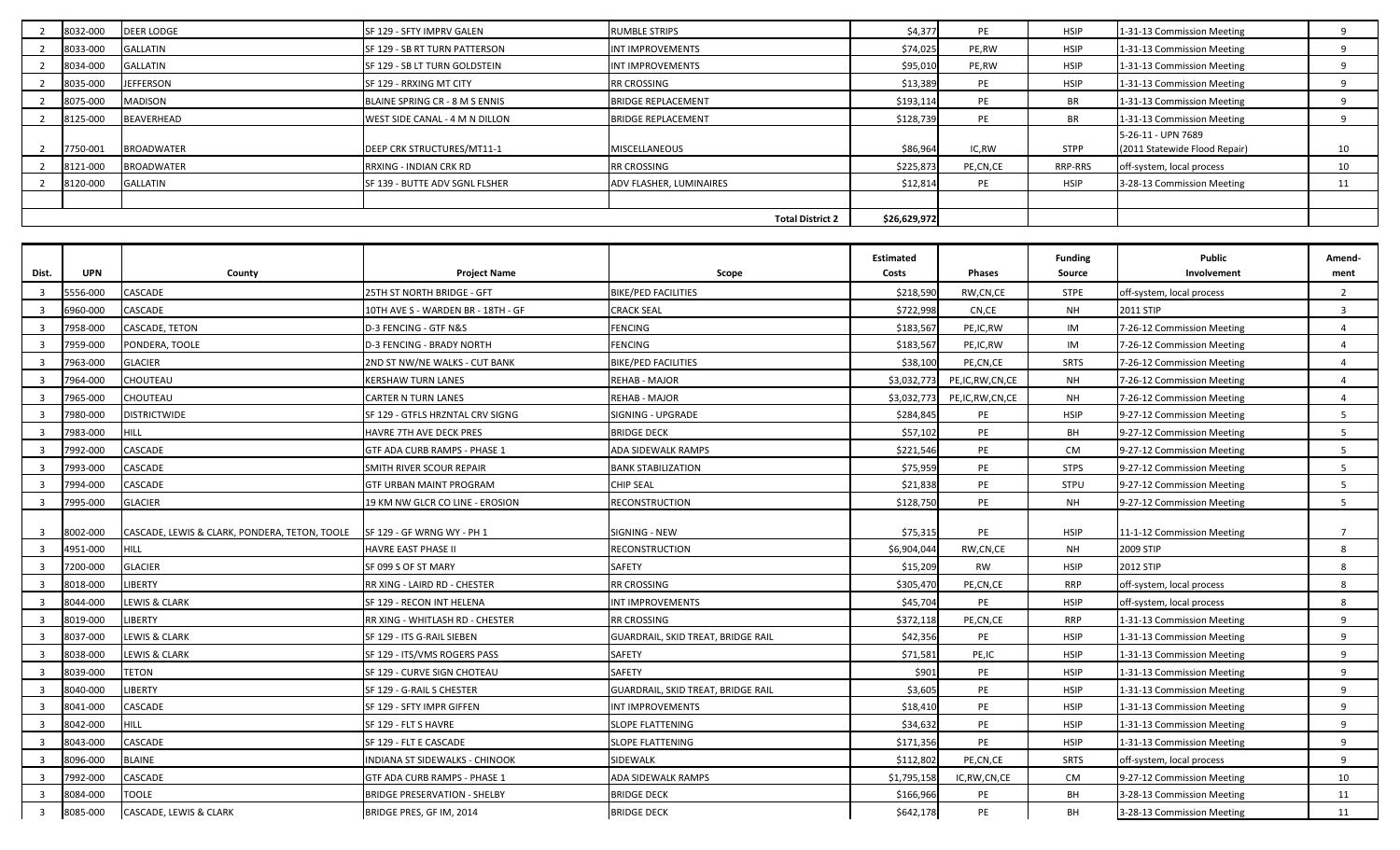| 8124-000                | <b>LEWIS &amp; CLARK</b> | SF 139 - HELENA SIGNAL BORDERS | INT UPGRADE/SIGNALS | \$11,148  |              | <b>HSIP</b> | 3-28-13 Commission Meeting |  |
|-------------------------|--------------------------|--------------------------------|---------------------|-----------|--------------|-------------|----------------------------|--|
| 7723-000                | <b>LEWIS &amp; CLARK</b> | BROADWAY-PARK TO MT-HLNA       | MILL & FILL         | \$27,902  |              | <b>UPP</b>  | <b>2012 STIP</b>           |  |
| 8036-002                | <b>LEWIS &amp; CLARK</b> | <b>HELENA SIGNAL UPGRADES</b>  | INT IMPROVEMENTS    | \$500,573 | PE,OT        | <b>CM</b>   | 2012 STIP, Amendment 8     |  |
| 8036-004                | <b>CASCADE</b>           | 10TH AVE SOUTH SIGNALS - GTF   | INT IMPROVEMENTS    | \$141,563 | PE,OT        | <b>CM</b>   | 2012 STIP, Amendment 8     |  |
| 8036-005                | <b>CASCADE</b>           | 3RD STREET NW SIGNALS - GTF    | INT IMPROVEMENTS    | \$100,880 | PE,OT        | <b>CM</b>   | 2012 STIP, Amendment 8     |  |
|                         |                          |                                |                     |           |              |             |                            |  |
| <b>Total District 3</b> |                          |                                |                     |           | \$19,762,279 |             |                            |  |

| Conference call - June 5, 2012 -<br>GARFIELD<br>\$778,705<br>BR<br>7962-000<br>MAXWELL COULEE - 22 M E JORDAN<br><b>BRIDGE REPLACEMENT</b><br>IC,RW,CN,CE<br>oosted on Web site<br>$\overline{a}$<br>1<br>7566-000<br>DAWSON<br>IM<br>$\overline{3}$<br>MILL & FILL<br>\$3,037,849<br>CN,CE<br>2011 STIP<br>HODGES INTERCHANGE - WEST<br>7567-000<br>CARTER, POWDER RIVER<br>\$2,296,937<br>CN,CE<br><b>NH</b><br>2011 STIP<br>$\overline{3}$<br><b>BOYES - EAST &amp; WEST</b><br><b>OVERLAY</b><br>7982-000<br><b>CUSTER</b><br>GARFIELD SCH WALKS - MILES CITY<br><b>BIKE/PED FACILITIES</b><br>\$139,766<br>PE,CN,CE<br>SRTS-STPE<br>off-system, local process<br>$\overline{3}$<br>7984-000<br><b>OT</b><br>GARFIELD, MCCONE<br>MISCELLANEOUS<br>\$76,137<br><b>NH</b><br>study<br>$\overline{3}$<br>MT 200 BRIDGE STUDY<br>\$3,032,773<br>960-000<br>BIG HORN, RICHLAND, YELLOWSTONE<br>2012 SCOUR MITIGATION<br><b>MISCELLANEOUS</b><br>PE,CN,CE<br>BH<br>4,5<br>7-26-12 Commission Meeting<br>4<br>2011 STIP<br>7559-000<br><b>CARTER</b><br><b>EKALAKA TO ALZADA</b><br><b>REHAB</b><br>\$33,849<br>IC<br>MT<br>5 <sup>1</sup><br>$\Delta$<br>7991-000<br><b>CUSTER</b><br><b>PAVE</b><br>PE<br><b>UPP</b><br>5 <sup>5</sup><br>8TH / STOWER - MILES CITY<br>\$44,309<br>9-27-12 Commission Meeting<br>8006-000<br>DANIELS<br>SIDEWALK<br>PE<br>SRTS<br>5 <sup>1</sup><br><b>SRTS SIDEWALKS - SCOBEY</b><br>\$23,487<br>off system, local process<br>SIGNING - NEW<br>\$49,969<br>PE<br><b>HSIP</b><br>8003-000<br>CUSTER, DAWSON, PRAIRIE, ROSEBUD, WIBAUX<br>SF 129 - GLENDIVE WRNG WY - PH 1<br>11-1-12 Commission Meeting<br>$7^{\circ}$<br>Δ<br>5154-000<br>GARFIELD<br><b>NH</b><br>2009 STIP (IC)<br><b>REST AREA</b><br>\$3,201,169<br>IC,RW,CN,CE<br>8<br>FLOWING WELLS REST AREA<br><b>WIBAUX</b><br>8012-000<br><b>RR CROSSING</b><br><b>RRP</b><br>RR XING - 1 MI E OF WIBAUX<br>\$255,484<br>PE,CN,CE<br>off-system, local process<br>8<br><b>RRP</b><br>RICHLAND<br>\$255,484<br>8<br>8013-000<br>RR CROSSING<br>PE,CN,CE<br>off-system, local process<br>RR XING - CR 128 - SIDNEY N 3 MI<br>$\overline{4}$<br>5-26-11 - UPN 7689, 2011 Statewide Flood<br>\$2,317,368<br>8023-000<br><b>FERGUS, PHILLIPS</b><br>MISSOURI RIVER - N & S<br>PE,CN,CE<br>NH<br>Repair<br><b>OVERLAY - COLD MILL</b><br>8<br>4,5<br>8065-000<br><b>PHILLIPS</b><br>\$86,865<br><b>STPE</b><br>8<br><b>BIKE/PED BRIDGES - MALTA</b><br><b>BIKE/PED FACILITIES</b><br>PE,CN,CE<br>off-system, local process<br><b>ROSEBUD</b><br>8053-000<br>SAFETY<br>\$579,471<br>HSIP-NH<br>9<br>SF 129 - ROUNDABOUT LAME DEER<br>PE,IC,RW<br>1-31-13 Commission Meeting<br><b>MCCONE</b><br>8054-000<br>SAFETY<br>\$24,204<br>PE<br><b>HSIP</b><br>9<br>SF 129 - SGNG BRDG TRTM CIRCLE<br>1-31-13 Commission Meeting<br>8055-000<br>SHERIDAN<br>SAFETY<br>\$4,377<br>PE<br><b>HSIP</b><br>9<br>SF 129 - CURVE SGNG RESERVE<br>1-31-13 Commission Meeting<br>8056-000<br><b>DAWSON</b><br><b>FENCING</b><br>\$32,443<br>PE<br><b>HSIP</b><br>SF 129 - SFTY FENCING GLENDIVE<br>1-31-13 Commission Meeting<br>9<br>8074-000<br>\$102,994<br>PE<br>9<br>ROSEBUD<br><b>BUTTE CREEK - E OF ROSEBUD</b><br><b>BRIDGE DECK</b><br>BH<br>1-31-13 Commission Meeting<br>SIDEWALK<br>8148-000<br>POWDER RIVER<br><b>COURTHOUSE SIDEWALKS - BROADUS</b><br>\$156,523<br>PE,CN,CE<br><b>STPE</b><br>off-system, local process<br>10<br>5997-000<br><b>ROOSEVELT</b><br><b>REHAB</b><br>2012 STIP<br>MT 16 - CULBERTSON<br>\$34,284<br>RW<br>NH<br>11<br>8127-000<br>PRAIRIE<br>\$1,665,838<br>PE<br>BH<br><b>BRIDGE DECK</b><br>3-28-13 Commission Meeting<br>11<br>BR DECK, TERRY-FALLON AREA<br>8128-000<br>PHILLIPS, VALLEY<br><b>BRIDGE DECK</b><br>\$320,353<br>PE<br>BH<br>BR DECK, SACO-HINSDALE AREA<br>3-28-13 Commission Meeting<br>11<br>PE<br>BH<br>8129-000<br>DAWSON<br><b>BRIDGE DECK</b><br>\$256,283<br>BR DECK, GLENDIVE AREA<br>3-28-13 Commission Meeting<br>11<br>8130-000<br><b>CUSTER</b><br><b>BRIDGE DECK</b><br>\$640,707<br>PE<br>BH<br>BR DECK, MILES CITY AREA<br>3-28-13 Commission Meeting<br>11<br>MCCONE, ROSEBUD<br>7703-000<br>MCS SITES - CIRCLE & FORSYTH<br><b>MCS SCALE</b><br>\$579,492<br>CN,CE<br>IM-NH<br>10-6-11 Commission Meeting<br>12<br>\$20,027,120<br><b>Total District 4</b> | Dist. | <b>UPN</b> | County | <b>Project Name</b> | Scope | Estimated<br>Costs | Phases | <b>Funding</b><br>Source | <b>Public</b><br>Involvement | Amend-<br>ment |
|-------------------------------------------------------------------------------------------------------------------------------------------------------------------------------------------------------------------------------------------------------------------------------------------------------------------------------------------------------------------------------------------------------------------------------------------------------------------------------------------------------------------------------------------------------------------------------------------------------------------------------------------------------------------------------------------------------------------------------------------------------------------------------------------------------------------------------------------------------------------------------------------------------------------------------------------------------------------------------------------------------------------------------------------------------------------------------------------------------------------------------------------------------------------------------------------------------------------------------------------------------------------------------------------------------------------------------------------------------------------------------------------------------------------------------------------------------------------------------------------------------------------------------------------------------------------------------------------------------------------------------------------------------------------------------------------------------------------------------------------------------------------------------------------------------------------------------------------------------------------------------------------------------------------------------------------------------------------------------------------------------------------------------------------------------------------------------------------------------------------------------------------------------------------------------------------------------------------------------------------------------------------------------------------------------------------------------------------------------------------------------------------------------------------------------------------------------------------------------------------------------------------------------------------------------------------------------------------------------------------------------------------------------------------------------------------------------------------------------------------------------------------------------------------------------------------------------------------------------------------------------------------------------------------------------------------------------------------------------------------------------------------------------------------------------------------------------------------------------------------------------------------------------------------------------------------------------------------------------------------------------------------------------------------------------------------------------------------------------------------------------------------------------------------------------------------------------------------------------------------------------------------------------------------------------------------------------------------------------------------------------------------------------------------------------------------------------------------------------------------------------------------------------------------------------------------------------------------------------------------------------------------------------------------------------------------------------------------------------------------------------------------------------------------------------------------------------------------------------------------------------------------------------------------------------------------------------------------------------------------------------------------------------------------------------------|-------|------------|--------|---------------------|-------|--------------------|--------|--------------------------|------------------------------|----------------|
|                                                                                                                                                                                                                                                                                                                                                                                                                                                                                                                                                                                                                                                                                                                                                                                                                                                                                                                                                                                                                                                                                                                                                                                                                                                                                                                                                                                                                                                                                                                                                                                                                                                                                                                                                                                                                                                                                                                                                                                                                                                                                                                                                                                                                                                                                                                                                                                                                                                                                                                                                                                                                                                                                                                                                                                                                                                                                                                                                                                                                                                                                                                                                                                                                                                                                                                                                                                                                                                                                                                                                                                                                                                                                                                                                                                                                                                                                                                                                                                                                                                                                                                                                                                                                                                                                                             |       |            |        |                     |       |                    |        |                          |                              |                |
|                                                                                                                                                                                                                                                                                                                                                                                                                                                                                                                                                                                                                                                                                                                                                                                                                                                                                                                                                                                                                                                                                                                                                                                                                                                                                                                                                                                                                                                                                                                                                                                                                                                                                                                                                                                                                                                                                                                                                                                                                                                                                                                                                                                                                                                                                                                                                                                                                                                                                                                                                                                                                                                                                                                                                                                                                                                                                                                                                                                                                                                                                                                                                                                                                                                                                                                                                                                                                                                                                                                                                                                                                                                                                                                                                                                                                                                                                                                                                                                                                                                                                                                                                                                                                                                                                                             |       |            |        |                     |       |                    |        |                          |                              |                |
|                                                                                                                                                                                                                                                                                                                                                                                                                                                                                                                                                                                                                                                                                                                                                                                                                                                                                                                                                                                                                                                                                                                                                                                                                                                                                                                                                                                                                                                                                                                                                                                                                                                                                                                                                                                                                                                                                                                                                                                                                                                                                                                                                                                                                                                                                                                                                                                                                                                                                                                                                                                                                                                                                                                                                                                                                                                                                                                                                                                                                                                                                                                                                                                                                                                                                                                                                                                                                                                                                                                                                                                                                                                                                                                                                                                                                                                                                                                                                                                                                                                                                                                                                                                                                                                                                                             |       |            |        |                     |       |                    |        |                          |                              |                |
|                                                                                                                                                                                                                                                                                                                                                                                                                                                                                                                                                                                                                                                                                                                                                                                                                                                                                                                                                                                                                                                                                                                                                                                                                                                                                                                                                                                                                                                                                                                                                                                                                                                                                                                                                                                                                                                                                                                                                                                                                                                                                                                                                                                                                                                                                                                                                                                                                                                                                                                                                                                                                                                                                                                                                                                                                                                                                                                                                                                                                                                                                                                                                                                                                                                                                                                                                                                                                                                                                                                                                                                                                                                                                                                                                                                                                                                                                                                                                                                                                                                                                                                                                                                                                                                                                                             |       |            |        |                     |       |                    |        |                          |                              |                |
|                                                                                                                                                                                                                                                                                                                                                                                                                                                                                                                                                                                                                                                                                                                                                                                                                                                                                                                                                                                                                                                                                                                                                                                                                                                                                                                                                                                                                                                                                                                                                                                                                                                                                                                                                                                                                                                                                                                                                                                                                                                                                                                                                                                                                                                                                                                                                                                                                                                                                                                                                                                                                                                                                                                                                                                                                                                                                                                                                                                                                                                                                                                                                                                                                                                                                                                                                                                                                                                                                                                                                                                                                                                                                                                                                                                                                                                                                                                                                                                                                                                                                                                                                                                                                                                                                                             |       |            |        |                     |       |                    |        |                          |                              |                |
|                                                                                                                                                                                                                                                                                                                                                                                                                                                                                                                                                                                                                                                                                                                                                                                                                                                                                                                                                                                                                                                                                                                                                                                                                                                                                                                                                                                                                                                                                                                                                                                                                                                                                                                                                                                                                                                                                                                                                                                                                                                                                                                                                                                                                                                                                                                                                                                                                                                                                                                                                                                                                                                                                                                                                                                                                                                                                                                                                                                                                                                                                                                                                                                                                                                                                                                                                                                                                                                                                                                                                                                                                                                                                                                                                                                                                                                                                                                                                                                                                                                                                                                                                                                                                                                                                                             |       |            |        |                     |       |                    |        |                          |                              |                |
|                                                                                                                                                                                                                                                                                                                                                                                                                                                                                                                                                                                                                                                                                                                                                                                                                                                                                                                                                                                                                                                                                                                                                                                                                                                                                                                                                                                                                                                                                                                                                                                                                                                                                                                                                                                                                                                                                                                                                                                                                                                                                                                                                                                                                                                                                                                                                                                                                                                                                                                                                                                                                                                                                                                                                                                                                                                                                                                                                                                                                                                                                                                                                                                                                                                                                                                                                                                                                                                                                                                                                                                                                                                                                                                                                                                                                                                                                                                                                                                                                                                                                                                                                                                                                                                                                                             |       |            |        |                     |       |                    |        |                          |                              |                |
|                                                                                                                                                                                                                                                                                                                                                                                                                                                                                                                                                                                                                                                                                                                                                                                                                                                                                                                                                                                                                                                                                                                                                                                                                                                                                                                                                                                                                                                                                                                                                                                                                                                                                                                                                                                                                                                                                                                                                                                                                                                                                                                                                                                                                                                                                                                                                                                                                                                                                                                                                                                                                                                                                                                                                                                                                                                                                                                                                                                                                                                                                                                                                                                                                                                                                                                                                                                                                                                                                                                                                                                                                                                                                                                                                                                                                                                                                                                                                                                                                                                                                                                                                                                                                                                                                                             |       |            |        |                     |       |                    |        |                          |                              |                |
|                                                                                                                                                                                                                                                                                                                                                                                                                                                                                                                                                                                                                                                                                                                                                                                                                                                                                                                                                                                                                                                                                                                                                                                                                                                                                                                                                                                                                                                                                                                                                                                                                                                                                                                                                                                                                                                                                                                                                                                                                                                                                                                                                                                                                                                                                                                                                                                                                                                                                                                                                                                                                                                                                                                                                                                                                                                                                                                                                                                                                                                                                                                                                                                                                                                                                                                                                                                                                                                                                                                                                                                                                                                                                                                                                                                                                                                                                                                                                                                                                                                                                                                                                                                                                                                                                                             |       |            |        |                     |       |                    |        |                          |                              |                |
|                                                                                                                                                                                                                                                                                                                                                                                                                                                                                                                                                                                                                                                                                                                                                                                                                                                                                                                                                                                                                                                                                                                                                                                                                                                                                                                                                                                                                                                                                                                                                                                                                                                                                                                                                                                                                                                                                                                                                                                                                                                                                                                                                                                                                                                                                                                                                                                                                                                                                                                                                                                                                                                                                                                                                                                                                                                                                                                                                                                                                                                                                                                                                                                                                                                                                                                                                                                                                                                                                                                                                                                                                                                                                                                                                                                                                                                                                                                                                                                                                                                                                                                                                                                                                                                                                                             |       |            |        |                     |       |                    |        |                          |                              |                |
|                                                                                                                                                                                                                                                                                                                                                                                                                                                                                                                                                                                                                                                                                                                                                                                                                                                                                                                                                                                                                                                                                                                                                                                                                                                                                                                                                                                                                                                                                                                                                                                                                                                                                                                                                                                                                                                                                                                                                                                                                                                                                                                                                                                                                                                                                                                                                                                                                                                                                                                                                                                                                                                                                                                                                                                                                                                                                                                                                                                                                                                                                                                                                                                                                                                                                                                                                                                                                                                                                                                                                                                                                                                                                                                                                                                                                                                                                                                                                                                                                                                                                                                                                                                                                                                                                                             |       |            |        |                     |       |                    |        |                          |                              |                |
|                                                                                                                                                                                                                                                                                                                                                                                                                                                                                                                                                                                                                                                                                                                                                                                                                                                                                                                                                                                                                                                                                                                                                                                                                                                                                                                                                                                                                                                                                                                                                                                                                                                                                                                                                                                                                                                                                                                                                                                                                                                                                                                                                                                                                                                                                                                                                                                                                                                                                                                                                                                                                                                                                                                                                                                                                                                                                                                                                                                                                                                                                                                                                                                                                                                                                                                                                                                                                                                                                                                                                                                                                                                                                                                                                                                                                                                                                                                                                                                                                                                                                                                                                                                                                                                                                                             |       |            |        |                     |       |                    |        |                          |                              |                |
|                                                                                                                                                                                                                                                                                                                                                                                                                                                                                                                                                                                                                                                                                                                                                                                                                                                                                                                                                                                                                                                                                                                                                                                                                                                                                                                                                                                                                                                                                                                                                                                                                                                                                                                                                                                                                                                                                                                                                                                                                                                                                                                                                                                                                                                                                                                                                                                                                                                                                                                                                                                                                                                                                                                                                                                                                                                                                                                                                                                                                                                                                                                                                                                                                                                                                                                                                                                                                                                                                                                                                                                                                                                                                                                                                                                                                                                                                                                                                                                                                                                                                                                                                                                                                                                                                                             |       |            |        |                     |       |                    |        |                          |                              |                |
|                                                                                                                                                                                                                                                                                                                                                                                                                                                                                                                                                                                                                                                                                                                                                                                                                                                                                                                                                                                                                                                                                                                                                                                                                                                                                                                                                                                                                                                                                                                                                                                                                                                                                                                                                                                                                                                                                                                                                                                                                                                                                                                                                                                                                                                                                                                                                                                                                                                                                                                                                                                                                                                                                                                                                                                                                                                                                                                                                                                                                                                                                                                                                                                                                                                                                                                                                                                                                                                                                                                                                                                                                                                                                                                                                                                                                                                                                                                                                                                                                                                                                                                                                                                                                                                                                                             |       |            |        |                     |       |                    |        |                          |                              |                |
|                                                                                                                                                                                                                                                                                                                                                                                                                                                                                                                                                                                                                                                                                                                                                                                                                                                                                                                                                                                                                                                                                                                                                                                                                                                                                                                                                                                                                                                                                                                                                                                                                                                                                                                                                                                                                                                                                                                                                                                                                                                                                                                                                                                                                                                                                                                                                                                                                                                                                                                                                                                                                                                                                                                                                                                                                                                                                                                                                                                                                                                                                                                                                                                                                                                                                                                                                                                                                                                                                                                                                                                                                                                                                                                                                                                                                                                                                                                                                                                                                                                                                                                                                                                                                                                                                                             |       |            |        |                     |       |                    |        |                          |                              |                |
|                                                                                                                                                                                                                                                                                                                                                                                                                                                                                                                                                                                                                                                                                                                                                                                                                                                                                                                                                                                                                                                                                                                                                                                                                                                                                                                                                                                                                                                                                                                                                                                                                                                                                                                                                                                                                                                                                                                                                                                                                                                                                                                                                                                                                                                                                                                                                                                                                                                                                                                                                                                                                                                                                                                                                                                                                                                                                                                                                                                                                                                                                                                                                                                                                                                                                                                                                                                                                                                                                                                                                                                                                                                                                                                                                                                                                                                                                                                                                                                                                                                                                                                                                                                                                                                                                                             |       |            |        |                     |       |                    |        |                          |                              |                |
|                                                                                                                                                                                                                                                                                                                                                                                                                                                                                                                                                                                                                                                                                                                                                                                                                                                                                                                                                                                                                                                                                                                                                                                                                                                                                                                                                                                                                                                                                                                                                                                                                                                                                                                                                                                                                                                                                                                                                                                                                                                                                                                                                                                                                                                                                                                                                                                                                                                                                                                                                                                                                                                                                                                                                                                                                                                                                                                                                                                                                                                                                                                                                                                                                                                                                                                                                                                                                                                                                                                                                                                                                                                                                                                                                                                                                                                                                                                                                                                                                                                                                                                                                                                                                                                                                                             |       |            |        |                     |       |                    |        |                          |                              |                |
|                                                                                                                                                                                                                                                                                                                                                                                                                                                                                                                                                                                                                                                                                                                                                                                                                                                                                                                                                                                                                                                                                                                                                                                                                                                                                                                                                                                                                                                                                                                                                                                                                                                                                                                                                                                                                                                                                                                                                                                                                                                                                                                                                                                                                                                                                                                                                                                                                                                                                                                                                                                                                                                                                                                                                                                                                                                                                                                                                                                                                                                                                                                                                                                                                                                                                                                                                                                                                                                                                                                                                                                                                                                                                                                                                                                                                                                                                                                                                                                                                                                                                                                                                                                                                                                                                                             |       |            |        |                     |       |                    |        |                          |                              |                |
|                                                                                                                                                                                                                                                                                                                                                                                                                                                                                                                                                                                                                                                                                                                                                                                                                                                                                                                                                                                                                                                                                                                                                                                                                                                                                                                                                                                                                                                                                                                                                                                                                                                                                                                                                                                                                                                                                                                                                                                                                                                                                                                                                                                                                                                                                                                                                                                                                                                                                                                                                                                                                                                                                                                                                                                                                                                                                                                                                                                                                                                                                                                                                                                                                                                                                                                                                                                                                                                                                                                                                                                                                                                                                                                                                                                                                                                                                                                                                                                                                                                                                                                                                                                                                                                                                                             |       |            |        |                     |       |                    |        |                          |                              |                |
|                                                                                                                                                                                                                                                                                                                                                                                                                                                                                                                                                                                                                                                                                                                                                                                                                                                                                                                                                                                                                                                                                                                                                                                                                                                                                                                                                                                                                                                                                                                                                                                                                                                                                                                                                                                                                                                                                                                                                                                                                                                                                                                                                                                                                                                                                                                                                                                                                                                                                                                                                                                                                                                                                                                                                                                                                                                                                                                                                                                                                                                                                                                                                                                                                                                                                                                                                                                                                                                                                                                                                                                                                                                                                                                                                                                                                                                                                                                                                                                                                                                                                                                                                                                                                                                                                                             |       |            |        |                     |       |                    |        |                          |                              |                |
|                                                                                                                                                                                                                                                                                                                                                                                                                                                                                                                                                                                                                                                                                                                                                                                                                                                                                                                                                                                                                                                                                                                                                                                                                                                                                                                                                                                                                                                                                                                                                                                                                                                                                                                                                                                                                                                                                                                                                                                                                                                                                                                                                                                                                                                                                                                                                                                                                                                                                                                                                                                                                                                                                                                                                                                                                                                                                                                                                                                                                                                                                                                                                                                                                                                                                                                                                                                                                                                                                                                                                                                                                                                                                                                                                                                                                                                                                                                                                                                                                                                                                                                                                                                                                                                                                                             |       |            |        |                     |       |                    |        |                          |                              |                |
|                                                                                                                                                                                                                                                                                                                                                                                                                                                                                                                                                                                                                                                                                                                                                                                                                                                                                                                                                                                                                                                                                                                                                                                                                                                                                                                                                                                                                                                                                                                                                                                                                                                                                                                                                                                                                                                                                                                                                                                                                                                                                                                                                                                                                                                                                                                                                                                                                                                                                                                                                                                                                                                                                                                                                                                                                                                                                                                                                                                                                                                                                                                                                                                                                                                                                                                                                                                                                                                                                                                                                                                                                                                                                                                                                                                                                                                                                                                                                                                                                                                                                                                                                                                                                                                                                                             |       |            |        |                     |       |                    |        |                          |                              |                |
|                                                                                                                                                                                                                                                                                                                                                                                                                                                                                                                                                                                                                                                                                                                                                                                                                                                                                                                                                                                                                                                                                                                                                                                                                                                                                                                                                                                                                                                                                                                                                                                                                                                                                                                                                                                                                                                                                                                                                                                                                                                                                                                                                                                                                                                                                                                                                                                                                                                                                                                                                                                                                                                                                                                                                                                                                                                                                                                                                                                                                                                                                                                                                                                                                                                                                                                                                                                                                                                                                                                                                                                                                                                                                                                                                                                                                                                                                                                                                                                                                                                                                                                                                                                                                                                                                                             |       |            |        |                     |       |                    |        |                          |                              |                |
|                                                                                                                                                                                                                                                                                                                                                                                                                                                                                                                                                                                                                                                                                                                                                                                                                                                                                                                                                                                                                                                                                                                                                                                                                                                                                                                                                                                                                                                                                                                                                                                                                                                                                                                                                                                                                                                                                                                                                                                                                                                                                                                                                                                                                                                                                                                                                                                                                                                                                                                                                                                                                                                                                                                                                                                                                                                                                                                                                                                                                                                                                                                                                                                                                                                                                                                                                                                                                                                                                                                                                                                                                                                                                                                                                                                                                                                                                                                                                                                                                                                                                                                                                                                                                                                                                                             |       |            |        |                     |       |                    |        |                          |                              |                |
|                                                                                                                                                                                                                                                                                                                                                                                                                                                                                                                                                                                                                                                                                                                                                                                                                                                                                                                                                                                                                                                                                                                                                                                                                                                                                                                                                                                                                                                                                                                                                                                                                                                                                                                                                                                                                                                                                                                                                                                                                                                                                                                                                                                                                                                                                                                                                                                                                                                                                                                                                                                                                                                                                                                                                                                                                                                                                                                                                                                                                                                                                                                                                                                                                                                                                                                                                                                                                                                                                                                                                                                                                                                                                                                                                                                                                                                                                                                                                                                                                                                                                                                                                                                                                                                                                                             |       |            |        |                     |       |                    |        |                          |                              |                |
|                                                                                                                                                                                                                                                                                                                                                                                                                                                                                                                                                                                                                                                                                                                                                                                                                                                                                                                                                                                                                                                                                                                                                                                                                                                                                                                                                                                                                                                                                                                                                                                                                                                                                                                                                                                                                                                                                                                                                                                                                                                                                                                                                                                                                                                                                                                                                                                                                                                                                                                                                                                                                                                                                                                                                                                                                                                                                                                                                                                                                                                                                                                                                                                                                                                                                                                                                                                                                                                                                                                                                                                                                                                                                                                                                                                                                                                                                                                                                                                                                                                                                                                                                                                                                                                                                                             |       |            |        |                     |       |                    |        |                          |                              |                |
|                                                                                                                                                                                                                                                                                                                                                                                                                                                                                                                                                                                                                                                                                                                                                                                                                                                                                                                                                                                                                                                                                                                                                                                                                                                                                                                                                                                                                                                                                                                                                                                                                                                                                                                                                                                                                                                                                                                                                                                                                                                                                                                                                                                                                                                                                                                                                                                                                                                                                                                                                                                                                                                                                                                                                                                                                                                                                                                                                                                                                                                                                                                                                                                                                                                                                                                                                                                                                                                                                                                                                                                                                                                                                                                                                                                                                                                                                                                                                                                                                                                                                                                                                                                                                                                                                                             |       |            |        |                     |       |                    |        |                          |                              |                |
|                                                                                                                                                                                                                                                                                                                                                                                                                                                                                                                                                                                                                                                                                                                                                                                                                                                                                                                                                                                                                                                                                                                                                                                                                                                                                                                                                                                                                                                                                                                                                                                                                                                                                                                                                                                                                                                                                                                                                                                                                                                                                                                                                                                                                                                                                                                                                                                                                                                                                                                                                                                                                                                                                                                                                                                                                                                                                                                                                                                                                                                                                                                                                                                                                                                                                                                                                                                                                                                                                                                                                                                                                                                                                                                                                                                                                                                                                                                                                                                                                                                                                                                                                                                                                                                                                                             |       |            |        |                     |       |                    |        |                          |                              |                |
|                                                                                                                                                                                                                                                                                                                                                                                                                                                                                                                                                                                                                                                                                                                                                                                                                                                                                                                                                                                                                                                                                                                                                                                                                                                                                                                                                                                                                                                                                                                                                                                                                                                                                                                                                                                                                                                                                                                                                                                                                                                                                                                                                                                                                                                                                                                                                                                                                                                                                                                                                                                                                                                                                                                                                                                                                                                                                                                                                                                                                                                                                                                                                                                                                                                                                                                                                                                                                                                                                                                                                                                                                                                                                                                                                                                                                                                                                                                                                                                                                                                                                                                                                                                                                                                                                                             |       |            |        |                     |       |                    |        |                          |                              |                |
|                                                                                                                                                                                                                                                                                                                                                                                                                                                                                                                                                                                                                                                                                                                                                                                                                                                                                                                                                                                                                                                                                                                                                                                                                                                                                                                                                                                                                                                                                                                                                                                                                                                                                                                                                                                                                                                                                                                                                                                                                                                                                                                                                                                                                                                                                                                                                                                                                                                                                                                                                                                                                                                                                                                                                                                                                                                                                                                                                                                                                                                                                                                                                                                                                                                                                                                                                                                                                                                                                                                                                                                                                                                                                                                                                                                                                                                                                                                                                                                                                                                                                                                                                                                                                                                                                                             |       |            |        |                     |       |                    |        |                          |                              |                |
|                                                                                                                                                                                                                                                                                                                                                                                                                                                                                                                                                                                                                                                                                                                                                                                                                                                                                                                                                                                                                                                                                                                                                                                                                                                                                                                                                                                                                                                                                                                                                                                                                                                                                                                                                                                                                                                                                                                                                                                                                                                                                                                                                                                                                                                                                                                                                                                                                                                                                                                                                                                                                                                                                                                                                                                                                                                                                                                                                                                                                                                                                                                                                                                                                                                                                                                                                                                                                                                                                                                                                                                                                                                                                                                                                                                                                                                                                                                                                                                                                                                                                                                                                                                                                                                                                                             |       |            |        |                     |       |                    |        |                          |                              |                |
|                                                                                                                                                                                                                                                                                                                                                                                                                                                                                                                                                                                                                                                                                                                                                                                                                                                                                                                                                                                                                                                                                                                                                                                                                                                                                                                                                                                                                                                                                                                                                                                                                                                                                                                                                                                                                                                                                                                                                                                                                                                                                                                                                                                                                                                                                                                                                                                                                                                                                                                                                                                                                                                                                                                                                                                                                                                                                                                                                                                                                                                                                                                                                                                                                                                                                                                                                                                                                                                                                                                                                                                                                                                                                                                                                                                                                                                                                                                                                                                                                                                                                                                                                                                                                                                                                                             |       |            |        |                     |       |                    |        |                          |                              |                |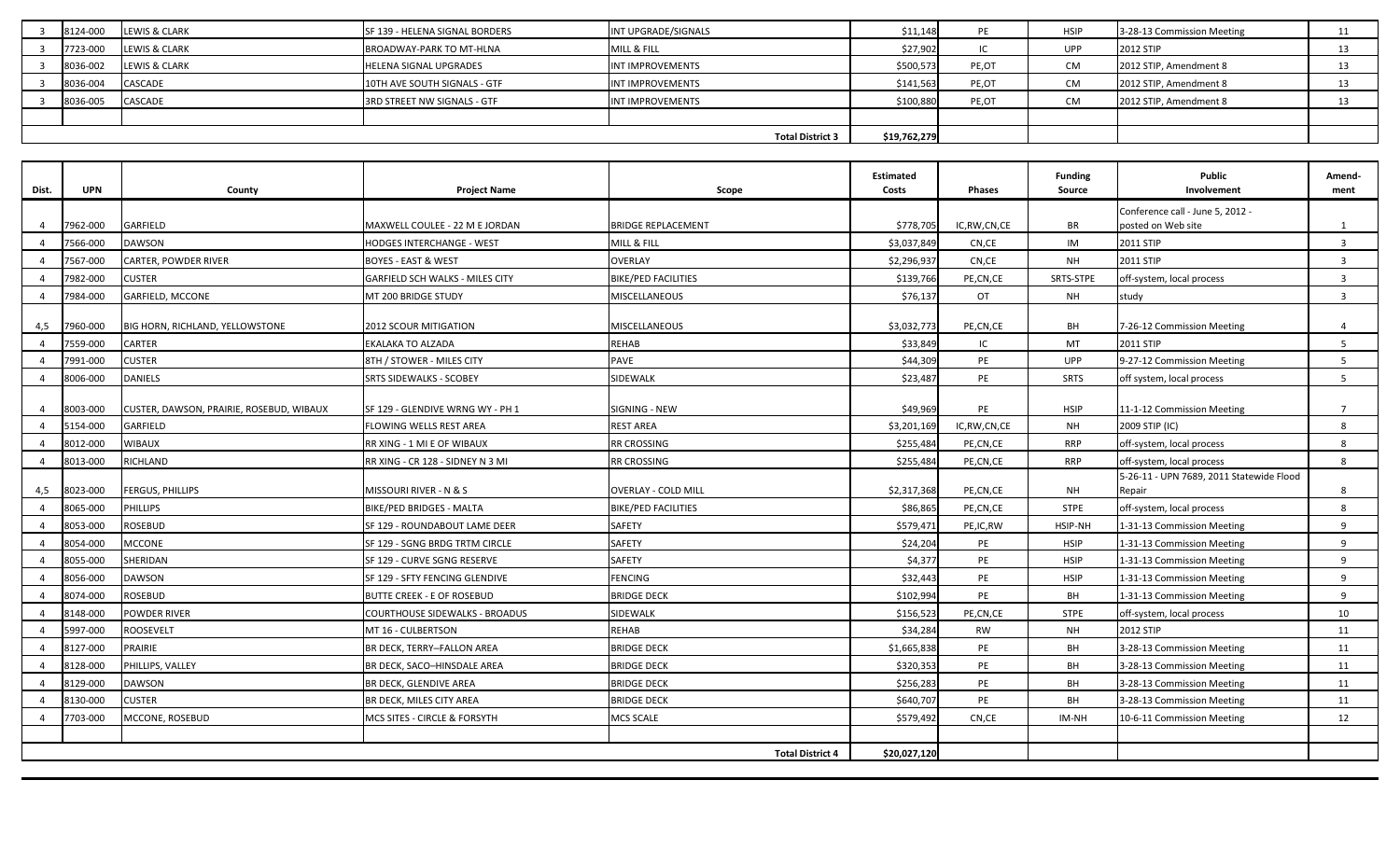| <b>FERGUS</b><br>6380-000<br>SIDEWALK<br>\$11,150<br>IC<br>2011 STIP<br>LEWISTOWN - WEST SIDEWALKS<br>NH<br>$\overline{2}$<br><b>CN</b><br>- 5<br>7501-000<br><b>CARBON</b><br>LANDSCAPING<br>\$122,393<br><b>STPE</b><br>2011 STIP<br>$\overline{2}$<br>LANDSCAPING - ROBERTS<br>BIG HORN, FERGUS, GOLDEN VALLEY, MUSSELSHELL,<br>7961-000<br>\$810,470<br>IM-NH-STPP-STPS N/A<br>- 5<br><b>SWEET GRASS</b><br>D5 FLOOD RESTORATION/MT11-1<br><b>BANK STABILIZATION</b><br>PE,CN,CE<br>$\overline{2}$<br><b>YELLOWSTONE</b><br>IC<br>2009 STIP<br>- 5<br>4070-001<br>SOUTH OF LAUREL - RR OVERPASS<br><b>RECONSTRUCTION</b><br>\$1,127,166<br>NH<br>$\overline{a}$<br>YELLOWSTONE<br>\$128,520<br><b>CN</b><br>- 5<br>7547-000<br>N BROADWAY SIDEWALK - BLNGS<br>BIKE/PED FACILITIES<br><b>STPE</b><br>2011 STIP<br>4<br>4375-005<br><b>CARBON</b><br><b>STPP</b><br>- 5<br>RED LODGE - 8TH - ROBINSON<br>MISCELLANEOUS<br>\$5,690,61<br>CN,CE<br>2007 STIP (for parent project)<br>5<br><b>STPP</b><br>4375-006<br><b>CARBON</b><br>MISCELLANEOUS<br>\$5,904,288<br>CEN, CE<br>5<br>RED LODGE - ROBINSON - 2 MI<br>2007 STIP (for parent project)<br><b>FERGUS</b><br><b>HSIP</b><br>2012 STIP<br>7179-000<br>SF 099 E OF DENTON<br>GUARDRAIL, SKID TREAT, BRIDGE RAIL<br>\$22,467<br><b>RW</b><br>5<br>- 5<br>PE<br>5<br>7990-000<br><b>DISTRICTWIDE</b><br>SF 129 - BILLINGS HRZNTL CRV SIGN<br>\$189,897<br><b>HSIP</b><br>9-27-12 Commission Meeting<br>5<br>SIGNING - UPGRADE<br>5<br>7934-000<br>YELLOWSTONE<br>\$263,649<br>PE,CN,CE<br><b>STPE</b><br>6<br>ARONSON BYPASS TRAIL - BLNGS<br>BIKE/PED FACILITIES<br>2011 STIP, Amendment 11<br>WHEATLAND<br>5<br>4072-000<br>RECONSTRUCTION<br>\$63,059<br><b>RW</b><br><b>NH</b><br>2008 STIP, Amendment 3<br>$\overline{7}$<br><b>HARLOWTON - NORTH</b><br>2006 STIP, Amend. 1 (PE - parent project) &<br>\$965,001<br>- 5<br>6041-001<br><b>YELLOWSTONE</b><br>BENCH BLVD - HILLTOP TO US-87<br><b>RECONSTRUCTION</b><br>RW<br>STPU<br>local TIP process<br>$\overline{7}$<br>5<br>7908-000<br><b>YELLOWSTONE</b><br>PAVE<br>\$128,739<br>PE<br><b>NH</b><br>local TIP process<br>$\overline{7}$<br>EXPOSITION DR & 1ST AVE N - BLGS<br>5<br>7910-000<br><b>YELLOWSTONE</b><br>MILL & FILL<br>\$128,739<br>PE<br><b>NH</b><br>27TH ST - 1ST AVE S TO AIRPORT<br>local TIP process<br>$\overline{7}$<br>BIG HORN, STILLWATER, SWEET GRASS, TREASURE,<br>8004-000<br><b>YELLOWSTONE</b><br>\$62,280<br>- 5<br>SF 129 - BILLINGS WRNG WY - PH 1<br>SIGNING - NEW<br>PE<br><b>HSIP</b><br>11-1-12 Commission Meeting<br>$\overline{7}$<br>LANDSCAPING<br>\$25,104<br>- 5<br>8011 -000<br>STILLWATER<br>LANDSCAPING - NYE<br>PE,CN<br><b>STPE</b><br>off-system, local process<br>$\overline{7}$<br>WHEATLAND<br>RECONSTRUCTION<br>\$6,935,802<br>CN,CE<br>- 5<br>4074-001<br>LEBO CREEK - N & S<br><b>STPP</b><br>2012 STIP<br>8<br>- 5<br>STILLWATER, SWEET GRASS<br>BR DECK REHAB/REPAIR 11<br><b>BRIDGE DECK</b><br>\$12,979,807<br>CN,CE<br>BH<br>2011 STIP<br>6837-000<br>8<br>7358-000<br><b>FERGUS</b><br><b>BIKE/PED FACILITIES</b><br>CN,CE<br><b>NH</b><br>2011 STIP<br>- 5<br>LEWISTOWN SIDEWALKS<br>\$670,700<br>8<br>5<br><b>CARBON, YELLOWSTONE</b><br><b>RUMBLE STRIPS</b><br>\$71,333<br>CN,CE<br><b>HSIP</b><br>2011 STIP, Amendment 11<br>7900-000<br>SF 119 - SAFETY ROCKVALE - LAUREL<br>8<br>YELLOWSTONE<br><b>RR CROSSING</b><br>\$255,484<br>PE,CN,CE<br><b>RRP</b><br>- 5<br>8014-000<br>RR XING - S 28 RD - WORDEN E 6.5 MI<br>off-system, local process<br>8<br>8015-000<br><b>BIG HORN</b><br><b>RR CROSSING</b><br>\$255,484<br>PE,CN,CE<br><b>RRP</b><br>8<br>- 5<br>RR XING - FLY CRK RD<br>off-system, local process<br>- 5<br>8017-000<br>YELLOWSTONE<br><b>RR CROSSING</b><br>\$281,432<br>PE,CN,CE<br><b>RRP-RRS</b><br>8<br>RR XING - S 72ND ST W - LAUREL<br>off-system, local process<br>5<br>8016-000<br>YELLOWSTONE<br><b>RR CROSSING</b><br>\$227,714<br>PE,CN, CE<br><b>RRP</b><br>9<br>RR XING - FAS 522 - HUNTLEY<br>1-31-13 Commission Meeting<br>- 5<br>8045-000<br>MUSSELSHELL<br>\$515<br>PE<br><b>HSIP</b><br>9<br>SF 129 - DEL RUMBLE KLEIN<br><b>RUMBLE STRIPS</b><br>1-31-13 Commission Meeting<br>8046-000<br><b>JUDITH BASIN</b><br>\$40,683<br>PE<br><b>HSIP</b><br>9<br>- 5<br>SF 129 - GRDRAIL RAYNESFORD EAST<br>GUARDRAIL, SKID TREAT, BRIDGE RAIL<br>1-31-13 Commission Meeting<br><b>FERGUS</b><br>8047-000<br>\$31,928<br>PE<br><b>HSIP</b><br>- 5<br>SF 129 - PED SFTY IMPR MAIN ST<br>ADA SIDEWALK RAMPS<br>1-31-13 Commission Meeting<br>-9<br>8048-000<br>STILLWATER<br>PIKE AVE PATH - COLUMBUS<br><b>BIKE/PED FACILITIES</b><br>\$207,276<br>PE,CN,CE<br><b>STPE</b><br>1-31-13 Commission Meeting<br>9<br>-5<br>8049-000<br><b>FERGUS</b><br>\$56,518<br>PE<br><b>HSIP</b><br>SF 129 - CURVE SFTY IMPRV<br>GUARDRAIL, SKID TREAT, BRIDGE RAIL<br>1-31-13 Commission Meeting<br>-9<br>8050-000<br><b>FERGUS</b><br>\$14,934<br>PE<br><b>HSIP</b><br>- 5<br>SF 129 - SFTY IMPRV GRASSRANGE<br>ADV FLASHER, LUMINAIRES<br>1-31-13 Commission Meeting<br>q<br>8051-000<br><b>CARBON</b><br>\$6,823<br>PE<br>$5^{\circ}$<br>SF 129 - GUARDRAIL BEARCREEK<br>GUARDRAIL, SKID TREAT, BRIDGE RAIL<br><b>HSIP</b><br>1-31-13 Commission Meeting<br>9<br><b>FERGUS</b><br>\$213,567<br>8132-000<br>LANDSCAPING<br><b>STPE</b><br>off-system, local process<br>5<br>FAIRGRNDS L'SCAPE II - LEWISTOWN<br>PE,CN,CE<br>10<br>5<br>8163-000<br>TREASURE<br>TREASURE CO MUSEUM - HYSHAM<br><b>HISTORIC PRESERVATION</b><br>\$19,994<br><b>CN</b><br><b>STPE</b><br>off-system, local process<br>10<br>7358-000<br><b>FERGUS</b><br><b>BIKE/PED FACILITIES</b><br>IC<br><b>NH</b><br>2010 STIP<br>$5\overline{5}$<br>LEWISTOWN SIDEWALKS<br>\$28,449<br>11<br>5<br>8090-000<br>STILLWATER, YELLOWSTONE<br><b>BRIDGE DECK</b><br>\$192,653<br>PE<br>BH<br>3-28-13 Commission Meeting<br>-90 BR DECKS MP 415-431, D-5<br>11<br>PE<br>$5\overline{5}$<br><b>SWEET GRASS</b><br><b>BRIDGE DECK</b><br>\$192,653<br>BH<br>3-28-13 Commission Meeting<br>8091-000<br>-90 BR DECKS MP 357-391, D-5<br>11<br>5<br><b>BIG HORN, YELLOWSTONE</b><br>I-90 BR DECKS MP 455-496, D-5<br><b>BRIDGE DECK</b><br>\$385,307<br>BH<br>3-28-13 Commission Meeting<br>8092-000<br>PE<br>11<br>8165-000 BIG HORN<br>CENTENNIAL RAILCAR - HARDIN<br><b>CN</b><br><b>STPE</b><br>5 | Dist. | <b>UPN</b> | County | <b>Project Name</b> | Scope         | <b>Estimated</b><br>Costs | <b>Phases</b> | <b>Funding</b><br><b>Source</b> | <b>Public</b><br>Involvement | Amend-<br>ment |
|-----------------------------------------------------------------------------------------------------------------------------------------------------------------------------------------------------------------------------------------------------------------------------------------------------------------------------------------------------------------------------------------------------------------------------------------------------------------------------------------------------------------------------------------------------------------------------------------------------------------------------------------------------------------------------------------------------------------------------------------------------------------------------------------------------------------------------------------------------------------------------------------------------------------------------------------------------------------------------------------------------------------------------------------------------------------------------------------------------------------------------------------------------------------------------------------------------------------------------------------------------------------------------------------------------------------------------------------------------------------------------------------------------------------------------------------------------------------------------------------------------------------------------------------------------------------------------------------------------------------------------------------------------------------------------------------------------------------------------------------------------------------------------------------------------------------------------------------------------------------------------------------------------------------------------------------------------------------------------------------------------------------------------------------------------------------------------------------------------------------------------------------------------------------------------------------------------------------------------------------------------------------------------------------------------------------------------------------------------------------------------------------------------------------------------------------------------------------------------------------------------------------------------------------------------------------------------------------------------------------------------------------------------------------------------------------------------------------------------------------------------------------------------------------------------------------------------------------------------------------------------------------------------------------------------------------------------------------------------------------------------------------------------------------------------------------------------------------------------------------------------------------------------------------------------------------------------------------------------------------------------------------------------------------------------------------------------------------------------------------------------------------------------------------------------------------------------------------------------------------------------------------------------------------------------------------------------------------------------------------------------------------------------------------------------------------------------------------------------------------------------------------------------------------------------------------------------------------------------------------------------------------------------------------------------------------------------------------------------------------------------------------------------------------------------------------------------------------------------------------------------------------------------------------------------------------------------------------------------------------------------------------------------------------------------------------------------------------------------------------------------------------------------------------------------------------------------------------------------------------------------------------------------------------------------------------------------------------------------------------------------------------------------------------------------------------------------------------------------------------------------------------------------------------------------------------------------------------------------------------------------------------------------------------------------------------------------------------------------------------------------------------------------------------------------------------------------------------------------------------------------------------------------------------------------------------------------------------------------------------------------------------------------------------------------------------------------------------------------------------------------------------------------------------------------------------------------------------------------------------------------------------------------------------------------------------------------------------------------------------------------------------------------------------------------------------------------------------------------------------------------------------------------------------------------------------------------------------------------------------------------------------------------------------------------------------------------------------------------------------------------------------------------------------------------------------------------------------------------------------------------------------------------------------------------------------------------------------------------------------------------------------------------------------------------------------------------------------------------------------------|-------|------------|--------|---------------------|---------------|---------------------------|---------------|---------------------------------|------------------------------|----------------|
|                                                                                                                                                                                                                                                                                                                                                                                                                                                                                                                                                                                                                                                                                                                                                                                                                                                                                                                                                                                                                                                                                                                                                                                                                                                                                                                                                                                                                                                                                                                                                                                                                                                                                                                                                                                                                                                                                                                                                                                                                                                                                                                                                                                                                                                                                                                                                                                                                                                                                                                                                                                                                                                                                                                                                                                                                                                                                                                                                                                                                                                                                                                                                                                                                                                                                                                                                                                                                                                                                                                                                                                                                                                                                                                                                                                                                                                                                                                                                                                                                                                                                                                                                                                                                                                                                                                                                                                                                                                                                                                                                                                                                                                                                                                                                                                                                                                                                                                                                                                                                                                                                                                                                                                                                                                                                                                                                                                                                                                                                                                                                                                                                                                                                                                                                                                                                                                                                                                                                                                                                                                                                                                                                                                                                                                                                                                                                                       |       |            |        |                     |               |                           |               |                                 |                              |                |
|                                                                                                                                                                                                                                                                                                                                                                                                                                                                                                                                                                                                                                                                                                                                                                                                                                                                                                                                                                                                                                                                                                                                                                                                                                                                                                                                                                                                                                                                                                                                                                                                                                                                                                                                                                                                                                                                                                                                                                                                                                                                                                                                                                                                                                                                                                                                                                                                                                                                                                                                                                                                                                                                                                                                                                                                                                                                                                                                                                                                                                                                                                                                                                                                                                                                                                                                                                                                                                                                                                                                                                                                                                                                                                                                                                                                                                                                                                                                                                                                                                                                                                                                                                                                                                                                                                                                                                                                                                                                                                                                                                                                                                                                                                                                                                                                                                                                                                                                                                                                                                                                                                                                                                                                                                                                                                                                                                                                                                                                                                                                                                                                                                                                                                                                                                                                                                                                                                                                                                                                                                                                                                                                                                                                                                                                                                                                                                       |       |            |        |                     |               |                           |               |                                 |                              |                |
|                                                                                                                                                                                                                                                                                                                                                                                                                                                                                                                                                                                                                                                                                                                                                                                                                                                                                                                                                                                                                                                                                                                                                                                                                                                                                                                                                                                                                                                                                                                                                                                                                                                                                                                                                                                                                                                                                                                                                                                                                                                                                                                                                                                                                                                                                                                                                                                                                                                                                                                                                                                                                                                                                                                                                                                                                                                                                                                                                                                                                                                                                                                                                                                                                                                                                                                                                                                                                                                                                                                                                                                                                                                                                                                                                                                                                                                                                                                                                                                                                                                                                                                                                                                                                                                                                                                                                                                                                                                                                                                                                                                                                                                                                                                                                                                                                                                                                                                                                                                                                                                                                                                                                                                                                                                                                                                                                                                                                                                                                                                                                                                                                                                                                                                                                                                                                                                                                                                                                                                                                                                                                                                                                                                                                                                                                                                                                                       |       |            |        |                     |               |                           |               |                                 |                              |                |
|                                                                                                                                                                                                                                                                                                                                                                                                                                                                                                                                                                                                                                                                                                                                                                                                                                                                                                                                                                                                                                                                                                                                                                                                                                                                                                                                                                                                                                                                                                                                                                                                                                                                                                                                                                                                                                                                                                                                                                                                                                                                                                                                                                                                                                                                                                                                                                                                                                                                                                                                                                                                                                                                                                                                                                                                                                                                                                                                                                                                                                                                                                                                                                                                                                                                                                                                                                                                                                                                                                                                                                                                                                                                                                                                                                                                                                                                                                                                                                                                                                                                                                                                                                                                                                                                                                                                                                                                                                                                                                                                                                                                                                                                                                                                                                                                                                                                                                                                                                                                                                                                                                                                                                                                                                                                                                                                                                                                                                                                                                                                                                                                                                                                                                                                                                                                                                                                                                                                                                                                                                                                                                                                                                                                                                                                                                                                                                       |       |            |        |                     |               |                           |               |                                 |                              |                |
|                                                                                                                                                                                                                                                                                                                                                                                                                                                                                                                                                                                                                                                                                                                                                                                                                                                                                                                                                                                                                                                                                                                                                                                                                                                                                                                                                                                                                                                                                                                                                                                                                                                                                                                                                                                                                                                                                                                                                                                                                                                                                                                                                                                                                                                                                                                                                                                                                                                                                                                                                                                                                                                                                                                                                                                                                                                                                                                                                                                                                                                                                                                                                                                                                                                                                                                                                                                                                                                                                                                                                                                                                                                                                                                                                                                                                                                                                                                                                                                                                                                                                                                                                                                                                                                                                                                                                                                                                                                                                                                                                                                                                                                                                                                                                                                                                                                                                                                                                                                                                                                                                                                                                                                                                                                                                                                                                                                                                                                                                                                                                                                                                                                                                                                                                                                                                                                                                                                                                                                                                                                                                                                                                                                                                                                                                                                                                                       |       |            |        |                     |               |                           |               |                                 |                              |                |
|                                                                                                                                                                                                                                                                                                                                                                                                                                                                                                                                                                                                                                                                                                                                                                                                                                                                                                                                                                                                                                                                                                                                                                                                                                                                                                                                                                                                                                                                                                                                                                                                                                                                                                                                                                                                                                                                                                                                                                                                                                                                                                                                                                                                                                                                                                                                                                                                                                                                                                                                                                                                                                                                                                                                                                                                                                                                                                                                                                                                                                                                                                                                                                                                                                                                                                                                                                                                                                                                                                                                                                                                                                                                                                                                                                                                                                                                                                                                                                                                                                                                                                                                                                                                                                                                                                                                                                                                                                                                                                                                                                                                                                                                                                                                                                                                                                                                                                                                                                                                                                                                                                                                                                                                                                                                                                                                                                                                                                                                                                                                                                                                                                                                                                                                                                                                                                                                                                                                                                                                                                                                                                                                                                                                                                                                                                                                                                       |       |            |        |                     |               |                           |               |                                 |                              |                |
|                                                                                                                                                                                                                                                                                                                                                                                                                                                                                                                                                                                                                                                                                                                                                                                                                                                                                                                                                                                                                                                                                                                                                                                                                                                                                                                                                                                                                                                                                                                                                                                                                                                                                                                                                                                                                                                                                                                                                                                                                                                                                                                                                                                                                                                                                                                                                                                                                                                                                                                                                                                                                                                                                                                                                                                                                                                                                                                                                                                                                                                                                                                                                                                                                                                                                                                                                                                                                                                                                                                                                                                                                                                                                                                                                                                                                                                                                                                                                                                                                                                                                                                                                                                                                                                                                                                                                                                                                                                                                                                                                                                                                                                                                                                                                                                                                                                                                                                                                                                                                                                                                                                                                                                                                                                                                                                                                                                                                                                                                                                                                                                                                                                                                                                                                                                                                                                                                                                                                                                                                                                                                                                                                                                                                                                                                                                                                                       |       |            |        |                     |               |                           |               |                                 |                              |                |
|                                                                                                                                                                                                                                                                                                                                                                                                                                                                                                                                                                                                                                                                                                                                                                                                                                                                                                                                                                                                                                                                                                                                                                                                                                                                                                                                                                                                                                                                                                                                                                                                                                                                                                                                                                                                                                                                                                                                                                                                                                                                                                                                                                                                                                                                                                                                                                                                                                                                                                                                                                                                                                                                                                                                                                                                                                                                                                                                                                                                                                                                                                                                                                                                                                                                                                                                                                                                                                                                                                                                                                                                                                                                                                                                                                                                                                                                                                                                                                                                                                                                                                                                                                                                                                                                                                                                                                                                                                                                                                                                                                                                                                                                                                                                                                                                                                                                                                                                                                                                                                                                                                                                                                                                                                                                                                                                                                                                                                                                                                                                                                                                                                                                                                                                                                                                                                                                                                                                                                                                                                                                                                                                                                                                                                                                                                                                                                       |       |            |        |                     |               |                           |               |                                 |                              |                |
|                                                                                                                                                                                                                                                                                                                                                                                                                                                                                                                                                                                                                                                                                                                                                                                                                                                                                                                                                                                                                                                                                                                                                                                                                                                                                                                                                                                                                                                                                                                                                                                                                                                                                                                                                                                                                                                                                                                                                                                                                                                                                                                                                                                                                                                                                                                                                                                                                                                                                                                                                                                                                                                                                                                                                                                                                                                                                                                                                                                                                                                                                                                                                                                                                                                                                                                                                                                                                                                                                                                                                                                                                                                                                                                                                                                                                                                                                                                                                                                                                                                                                                                                                                                                                                                                                                                                                                                                                                                                                                                                                                                                                                                                                                                                                                                                                                                                                                                                                                                                                                                                                                                                                                                                                                                                                                                                                                                                                                                                                                                                                                                                                                                                                                                                                                                                                                                                                                                                                                                                                                                                                                                                                                                                                                                                                                                                                                       |       |            |        |                     |               |                           |               |                                 |                              |                |
|                                                                                                                                                                                                                                                                                                                                                                                                                                                                                                                                                                                                                                                                                                                                                                                                                                                                                                                                                                                                                                                                                                                                                                                                                                                                                                                                                                                                                                                                                                                                                                                                                                                                                                                                                                                                                                                                                                                                                                                                                                                                                                                                                                                                                                                                                                                                                                                                                                                                                                                                                                                                                                                                                                                                                                                                                                                                                                                                                                                                                                                                                                                                                                                                                                                                                                                                                                                                                                                                                                                                                                                                                                                                                                                                                                                                                                                                                                                                                                                                                                                                                                                                                                                                                                                                                                                                                                                                                                                                                                                                                                                                                                                                                                                                                                                                                                                                                                                                                                                                                                                                                                                                                                                                                                                                                                                                                                                                                                                                                                                                                                                                                                                                                                                                                                                                                                                                                                                                                                                                                                                                                                                                                                                                                                                                                                                                                                       |       |            |        |                     |               |                           |               |                                 |                              |                |
|                                                                                                                                                                                                                                                                                                                                                                                                                                                                                                                                                                                                                                                                                                                                                                                                                                                                                                                                                                                                                                                                                                                                                                                                                                                                                                                                                                                                                                                                                                                                                                                                                                                                                                                                                                                                                                                                                                                                                                                                                                                                                                                                                                                                                                                                                                                                                                                                                                                                                                                                                                                                                                                                                                                                                                                                                                                                                                                                                                                                                                                                                                                                                                                                                                                                                                                                                                                                                                                                                                                                                                                                                                                                                                                                                                                                                                                                                                                                                                                                                                                                                                                                                                                                                                                                                                                                                                                                                                                                                                                                                                                                                                                                                                                                                                                                                                                                                                                                                                                                                                                                                                                                                                                                                                                                                                                                                                                                                                                                                                                                                                                                                                                                                                                                                                                                                                                                                                                                                                                                                                                                                                                                                                                                                                                                                                                                                                       |       |            |        |                     |               |                           |               |                                 |                              |                |
|                                                                                                                                                                                                                                                                                                                                                                                                                                                                                                                                                                                                                                                                                                                                                                                                                                                                                                                                                                                                                                                                                                                                                                                                                                                                                                                                                                                                                                                                                                                                                                                                                                                                                                                                                                                                                                                                                                                                                                                                                                                                                                                                                                                                                                                                                                                                                                                                                                                                                                                                                                                                                                                                                                                                                                                                                                                                                                                                                                                                                                                                                                                                                                                                                                                                                                                                                                                                                                                                                                                                                                                                                                                                                                                                                                                                                                                                                                                                                                                                                                                                                                                                                                                                                                                                                                                                                                                                                                                                                                                                                                                                                                                                                                                                                                                                                                                                                                                                                                                                                                                                                                                                                                                                                                                                                                                                                                                                                                                                                                                                                                                                                                                                                                                                                                                                                                                                                                                                                                                                                                                                                                                                                                                                                                                                                                                                                                       |       |            |        |                     |               |                           |               |                                 |                              |                |
|                                                                                                                                                                                                                                                                                                                                                                                                                                                                                                                                                                                                                                                                                                                                                                                                                                                                                                                                                                                                                                                                                                                                                                                                                                                                                                                                                                                                                                                                                                                                                                                                                                                                                                                                                                                                                                                                                                                                                                                                                                                                                                                                                                                                                                                                                                                                                                                                                                                                                                                                                                                                                                                                                                                                                                                                                                                                                                                                                                                                                                                                                                                                                                                                                                                                                                                                                                                                                                                                                                                                                                                                                                                                                                                                                                                                                                                                                                                                                                                                                                                                                                                                                                                                                                                                                                                                                                                                                                                                                                                                                                                                                                                                                                                                                                                                                                                                                                                                                                                                                                                                                                                                                                                                                                                                                                                                                                                                                                                                                                                                                                                                                                                                                                                                                                                                                                                                                                                                                                                                                                                                                                                                                                                                                                                                                                                                                                       |       |            |        |                     |               |                           |               |                                 |                              |                |
|                                                                                                                                                                                                                                                                                                                                                                                                                                                                                                                                                                                                                                                                                                                                                                                                                                                                                                                                                                                                                                                                                                                                                                                                                                                                                                                                                                                                                                                                                                                                                                                                                                                                                                                                                                                                                                                                                                                                                                                                                                                                                                                                                                                                                                                                                                                                                                                                                                                                                                                                                                                                                                                                                                                                                                                                                                                                                                                                                                                                                                                                                                                                                                                                                                                                                                                                                                                                                                                                                                                                                                                                                                                                                                                                                                                                                                                                                                                                                                                                                                                                                                                                                                                                                                                                                                                                                                                                                                                                                                                                                                                                                                                                                                                                                                                                                                                                                                                                                                                                                                                                                                                                                                                                                                                                                                                                                                                                                                                                                                                                                                                                                                                                                                                                                                                                                                                                                                                                                                                                                                                                                                                                                                                                                                                                                                                                                                       |       |            |        |                     |               |                           |               |                                 |                              |                |
|                                                                                                                                                                                                                                                                                                                                                                                                                                                                                                                                                                                                                                                                                                                                                                                                                                                                                                                                                                                                                                                                                                                                                                                                                                                                                                                                                                                                                                                                                                                                                                                                                                                                                                                                                                                                                                                                                                                                                                                                                                                                                                                                                                                                                                                                                                                                                                                                                                                                                                                                                                                                                                                                                                                                                                                                                                                                                                                                                                                                                                                                                                                                                                                                                                                                                                                                                                                                                                                                                                                                                                                                                                                                                                                                                                                                                                                                                                                                                                                                                                                                                                                                                                                                                                                                                                                                                                                                                                                                                                                                                                                                                                                                                                                                                                                                                                                                                                                                                                                                                                                                                                                                                                                                                                                                                                                                                                                                                                                                                                                                                                                                                                                                                                                                                                                                                                                                                                                                                                                                                                                                                                                                                                                                                                                                                                                                                                       |       |            |        |                     |               |                           |               |                                 |                              |                |
|                                                                                                                                                                                                                                                                                                                                                                                                                                                                                                                                                                                                                                                                                                                                                                                                                                                                                                                                                                                                                                                                                                                                                                                                                                                                                                                                                                                                                                                                                                                                                                                                                                                                                                                                                                                                                                                                                                                                                                                                                                                                                                                                                                                                                                                                                                                                                                                                                                                                                                                                                                                                                                                                                                                                                                                                                                                                                                                                                                                                                                                                                                                                                                                                                                                                                                                                                                                                                                                                                                                                                                                                                                                                                                                                                                                                                                                                                                                                                                                                                                                                                                                                                                                                                                                                                                                                                                                                                                                                                                                                                                                                                                                                                                                                                                                                                                                                                                                                                                                                                                                                                                                                                                                                                                                                                                                                                                                                                                                                                                                                                                                                                                                                                                                                                                                                                                                                                                                                                                                                                                                                                                                                                                                                                                                                                                                                                                       |       |            |        |                     |               |                           |               |                                 |                              |                |
|                                                                                                                                                                                                                                                                                                                                                                                                                                                                                                                                                                                                                                                                                                                                                                                                                                                                                                                                                                                                                                                                                                                                                                                                                                                                                                                                                                                                                                                                                                                                                                                                                                                                                                                                                                                                                                                                                                                                                                                                                                                                                                                                                                                                                                                                                                                                                                                                                                                                                                                                                                                                                                                                                                                                                                                                                                                                                                                                                                                                                                                                                                                                                                                                                                                                                                                                                                                                                                                                                                                                                                                                                                                                                                                                                                                                                                                                                                                                                                                                                                                                                                                                                                                                                                                                                                                                                                                                                                                                                                                                                                                                                                                                                                                                                                                                                                                                                                                                                                                                                                                                                                                                                                                                                                                                                                                                                                                                                                                                                                                                                                                                                                                                                                                                                                                                                                                                                                                                                                                                                                                                                                                                                                                                                                                                                                                                                                       |       |            |        |                     |               |                           |               |                                 |                              |                |
|                                                                                                                                                                                                                                                                                                                                                                                                                                                                                                                                                                                                                                                                                                                                                                                                                                                                                                                                                                                                                                                                                                                                                                                                                                                                                                                                                                                                                                                                                                                                                                                                                                                                                                                                                                                                                                                                                                                                                                                                                                                                                                                                                                                                                                                                                                                                                                                                                                                                                                                                                                                                                                                                                                                                                                                                                                                                                                                                                                                                                                                                                                                                                                                                                                                                                                                                                                                                                                                                                                                                                                                                                                                                                                                                                                                                                                                                                                                                                                                                                                                                                                                                                                                                                                                                                                                                                                                                                                                                                                                                                                                                                                                                                                                                                                                                                                                                                                                                                                                                                                                                                                                                                                                                                                                                                                                                                                                                                                                                                                                                                                                                                                                                                                                                                                                                                                                                                                                                                                                                                                                                                                                                                                                                                                                                                                                                                                       |       |            |        |                     |               |                           |               |                                 |                              |                |
|                                                                                                                                                                                                                                                                                                                                                                                                                                                                                                                                                                                                                                                                                                                                                                                                                                                                                                                                                                                                                                                                                                                                                                                                                                                                                                                                                                                                                                                                                                                                                                                                                                                                                                                                                                                                                                                                                                                                                                                                                                                                                                                                                                                                                                                                                                                                                                                                                                                                                                                                                                                                                                                                                                                                                                                                                                                                                                                                                                                                                                                                                                                                                                                                                                                                                                                                                                                                                                                                                                                                                                                                                                                                                                                                                                                                                                                                                                                                                                                                                                                                                                                                                                                                                                                                                                                                                                                                                                                                                                                                                                                                                                                                                                                                                                                                                                                                                                                                                                                                                                                                                                                                                                                                                                                                                                                                                                                                                                                                                                                                                                                                                                                                                                                                                                                                                                                                                                                                                                                                                                                                                                                                                                                                                                                                                                                                                                       |       |            |        |                     |               |                           |               |                                 |                              |                |
|                                                                                                                                                                                                                                                                                                                                                                                                                                                                                                                                                                                                                                                                                                                                                                                                                                                                                                                                                                                                                                                                                                                                                                                                                                                                                                                                                                                                                                                                                                                                                                                                                                                                                                                                                                                                                                                                                                                                                                                                                                                                                                                                                                                                                                                                                                                                                                                                                                                                                                                                                                                                                                                                                                                                                                                                                                                                                                                                                                                                                                                                                                                                                                                                                                                                                                                                                                                                                                                                                                                                                                                                                                                                                                                                                                                                                                                                                                                                                                                                                                                                                                                                                                                                                                                                                                                                                                                                                                                                                                                                                                                                                                                                                                                                                                                                                                                                                                                                                                                                                                                                                                                                                                                                                                                                                                                                                                                                                                                                                                                                                                                                                                                                                                                                                                                                                                                                                                                                                                                                                                                                                                                                                                                                                                                                                                                                                                       |       |            |        |                     |               |                           |               |                                 |                              |                |
|                                                                                                                                                                                                                                                                                                                                                                                                                                                                                                                                                                                                                                                                                                                                                                                                                                                                                                                                                                                                                                                                                                                                                                                                                                                                                                                                                                                                                                                                                                                                                                                                                                                                                                                                                                                                                                                                                                                                                                                                                                                                                                                                                                                                                                                                                                                                                                                                                                                                                                                                                                                                                                                                                                                                                                                                                                                                                                                                                                                                                                                                                                                                                                                                                                                                                                                                                                                                                                                                                                                                                                                                                                                                                                                                                                                                                                                                                                                                                                                                                                                                                                                                                                                                                                                                                                                                                                                                                                                                                                                                                                                                                                                                                                                                                                                                                                                                                                                                                                                                                                                                                                                                                                                                                                                                                                                                                                                                                                                                                                                                                                                                                                                                                                                                                                                                                                                                                                                                                                                                                                                                                                                                                                                                                                                                                                                                                                       |       |            |        |                     |               |                           |               |                                 |                              |                |
|                                                                                                                                                                                                                                                                                                                                                                                                                                                                                                                                                                                                                                                                                                                                                                                                                                                                                                                                                                                                                                                                                                                                                                                                                                                                                                                                                                                                                                                                                                                                                                                                                                                                                                                                                                                                                                                                                                                                                                                                                                                                                                                                                                                                                                                                                                                                                                                                                                                                                                                                                                                                                                                                                                                                                                                                                                                                                                                                                                                                                                                                                                                                                                                                                                                                                                                                                                                                                                                                                                                                                                                                                                                                                                                                                                                                                                                                                                                                                                                                                                                                                                                                                                                                                                                                                                                                                                                                                                                                                                                                                                                                                                                                                                                                                                                                                                                                                                                                                                                                                                                                                                                                                                                                                                                                                                                                                                                                                                                                                                                                                                                                                                                                                                                                                                                                                                                                                                                                                                                                                                                                                                                                                                                                                                                                                                                                                                       |       |            |        |                     |               |                           |               |                                 |                              |                |
|                                                                                                                                                                                                                                                                                                                                                                                                                                                                                                                                                                                                                                                                                                                                                                                                                                                                                                                                                                                                                                                                                                                                                                                                                                                                                                                                                                                                                                                                                                                                                                                                                                                                                                                                                                                                                                                                                                                                                                                                                                                                                                                                                                                                                                                                                                                                                                                                                                                                                                                                                                                                                                                                                                                                                                                                                                                                                                                                                                                                                                                                                                                                                                                                                                                                                                                                                                                                                                                                                                                                                                                                                                                                                                                                                                                                                                                                                                                                                                                                                                                                                                                                                                                                                                                                                                                                                                                                                                                                                                                                                                                                                                                                                                                                                                                                                                                                                                                                                                                                                                                                                                                                                                                                                                                                                                                                                                                                                                                                                                                                                                                                                                                                                                                                                                                                                                                                                                                                                                                                                                                                                                                                                                                                                                                                                                                                                                       |       |            |        |                     |               |                           |               |                                 |                              |                |
|                                                                                                                                                                                                                                                                                                                                                                                                                                                                                                                                                                                                                                                                                                                                                                                                                                                                                                                                                                                                                                                                                                                                                                                                                                                                                                                                                                                                                                                                                                                                                                                                                                                                                                                                                                                                                                                                                                                                                                                                                                                                                                                                                                                                                                                                                                                                                                                                                                                                                                                                                                                                                                                                                                                                                                                                                                                                                                                                                                                                                                                                                                                                                                                                                                                                                                                                                                                                                                                                                                                                                                                                                                                                                                                                                                                                                                                                                                                                                                                                                                                                                                                                                                                                                                                                                                                                                                                                                                                                                                                                                                                                                                                                                                                                                                                                                                                                                                                                                                                                                                                                                                                                                                                                                                                                                                                                                                                                                                                                                                                                                                                                                                                                                                                                                                                                                                                                                                                                                                                                                                                                                                                                                                                                                                                                                                                                                                       |       |            |        |                     |               |                           |               |                                 |                              |                |
|                                                                                                                                                                                                                                                                                                                                                                                                                                                                                                                                                                                                                                                                                                                                                                                                                                                                                                                                                                                                                                                                                                                                                                                                                                                                                                                                                                                                                                                                                                                                                                                                                                                                                                                                                                                                                                                                                                                                                                                                                                                                                                                                                                                                                                                                                                                                                                                                                                                                                                                                                                                                                                                                                                                                                                                                                                                                                                                                                                                                                                                                                                                                                                                                                                                                                                                                                                                                                                                                                                                                                                                                                                                                                                                                                                                                                                                                                                                                                                                                                                                                                                                                                                                                                                                                                                                                                                                                                                                                                                                                                                                                                                                                                                                                                                                                                                                                                                                                                                                                                                                                                                                                                                                                                                                                                                                                                                                                                                                                                                                                                                                                                                                                                                                                                                                                                                                                                                                                                                                                                                                                                                                                                                                                                                                                                                                                                                       |       |            |        |                     |               |                           |               |                                 |                              |                |
|                                                                                                                                                                                                                                                                                                                                                                                                                                                                                                                                                                                                                                                                                                                                                                                                                                                                                                                                                                                                                                                                                                                                                                                                                                                                                                                                                                                                                                                                                                                                                                                                                                                                                                                                                                                                                                                                                                                                                                                                                                                                                                                                                                                                                                                                                                                                                                                                                                                                                                                                                                                                                                                                                                                                                                                                                                                                                                                                                                                                                                                                                                                                                                                                                                                                                                                                                                                                                                                                                                                                                                                                                                                                                                                                                                                                                                                                                                                                                                                                                                                                                                                                                                                                                                                                                                                                                                                                                                                                                                                                                                                                                                                                                                                                                                                                                                                                                                                                                                                                                                                                                                                                                                                                                                                                                                                                                                                                                                                                                                                                                                                                                                                                                                                                                                                                                                                                                                                                                                                                                                                                                                                                                                                                                                                                                                                                                                       |       |            |        |                     |               |                           |               |                                 |                              |                |
|                                                                                                                                                                                                                                                                                                                                                                                                                                                                                                                                                                                                                                                                                                                                                                                                                                                                                                                                                                                                                                                                                                                                                                                                                                                                                                                                                                                                                                                                                                                                                                                                                                                                                                                                                                                                                                                                                                                                                                                                                                                                                                                                                                                                                                                                                                                                                                                                                                                                                                                                                                                                                                                                                                                                                                                                                                                                                                                                                                                                                                                                                                                                                                                                                                                                                                                                                                                                                                                                                                                                                                                                                                                                                                                                                                                                                                                                                                                                                                                                                                                                                                                                                                                                                                                                                                                                                                                                                                                                                                                                                                                                                                                                                                                                                                                                                                                                                                                                                                                                                                                                                                                                                                                                                                                                                                                                                                                                                                                                                                                                                                                                                                                                                                                                                                                                                                                                                                                                                                                                                                                                                                                                                                                                                                                                                                                                                                       |       |            |        |                     |               |                           |               |                                 |                              |                |
|                                                                                                                                                                                                                                                                                                                                                                                                                                                                                                                                                                                                                                                                                                                                                                                                                                                                                                                                                                                                                                                                                                                                                                                                                                                                                                                                                                                                                                                                                                                                                                                                                                                                                                                                                                                                                                                                                                                                                                                                                                                                                                                                                                                                                                                                                                                                                                                                                                                                                                                                                                                                                                                                                                                                                                                                                                                                                                                                                                                                                                                                                                                                                                                                                                                                                                                                                                                                                                                                                                                                                                                                                                                                                                                                                                                                                                                                                                                                                                                                                                                                                                                                                                                                                                                                                                                                                                                                                                                                                                                                                                                                                                                                                                                                                                                                                                                                                                                                                                                                                                                                                                                                                                                                                                                                                                                                                                                                                                                                                                                                                                                                                                                                                                                                                                                                                                                                                                                                                                                                                                                                                                                                                                                                                                                                                                                                                                       |       |            |        |                     |               |                           |               |                                 |                              |                |
|                                                                                                                                                                                                                                                                                                                                                                                                                                                                                                                                                                                                                                                                                                                                                                                                                                                                                                                                                                                                                                                                                                                                                                                                                                                                                                                                                                                                                                                                                                                                                                                                                                                                                                                                                                                                                                                                                                                                                                                                                                                                                                                                                                                                                                                                                                                                                                                                                                                                                                                                                                                                                                                                                                                                                                                                                                                                                                                                                                                                                                                                                                                                                                                                                                                                                                                                                                                                                                                                                                                                                                                                                                                                                                                                                                                                                                                                                                                                                                                                                                                                                                                                                                                                                                                                                                                                                                                                                                                                                                                                                                                                                                                                                                                                                                                                                                                                                                                                                                                                                                                                                                                                                                                                                                                                                                                                                                                                                                                                                                                                                                                                                                                                                                                                                                                                                                                                                                                                                                                                                                                                                                                                                                                                                                                                                                                                                                       |       |            |        |                     |               |                           |               |                                 |                              |                |
|                                                                                                                                                                                                                                                                                                                                                                                                                                                                                                                                                                                                                                                                                                                                                                                                                                                                                                                                                                                                                                                                                                                                                                                                                                                                                                                                                                                                                                                                                                                                                                                                                                                                                                                                                                                                                                                                                                                                                                                                                                                                                                                                                                                                                                                                                                                                                                                                                                                                                                                                                                                                                                                                                                                                                                                                                                                                                                                                                                                                                                                                                                                                                                                                                                                                                                                                                                                                                                                                                                                                                                                                                                                                                                                                                                                                                                                                                                                                                                                                                                                                                                                                                                                                                                                                                                                                                                                                                                                                                                                                                                                                                                                                                                                                                                                                                                                                                                                                                                                                                                                                                                                                                                                                                                                                                                                                                                                                                                                                                                                                                                                                                                                                                                                                                                                                                                                                                                                                                                                                                                                                                                                                                                                                                                                                                                                                                                       |       |            |        |                     |               |                           |               |                                 |                              |                |
|                                                                                                                                                                                                                                                                                                                                                                                                                                                                                                                                                                                                                                                                                                                                                                                                                                                                                                                                                                                                                                                                                                                                                                                                                                                                                                                                                                                                                                                                                                                                                                                                                                                                                                                                                                                                                                                                                                                                                                                                                                                                                                                                                                                                                                                                                                                                                                                                                                                                                                                                                                                                                                                                                                                                                                                                                                                                                                                                                                                                                                                                                                                                                                                                                                                                                                                                                                                                                                                                                                                                                                                                                                                                                                                                                                                                                                                                                                                                                                                                                                                                                                                                                                                                                                                                                                                                                                                                                                                                                                                                                                                                                                                                                                                                                                                                                                                                                                                                                                                                                                                                                                                                                                                                                                                                                                                                                                                                                                                                                                                                                                                                                                                                                                                                                                                                                                                                                                                                                                                                                                                                                                                                                                                                                                                                                                                                                                       |       |            |        |                     |               |                           |               |                                 |                              |                |
|                                                                                                                                                                                                                                                                                                                                                                                                                                                                                                                                                                                                                                                                                                                                                                                                                                                                                                                                                                                                                                                                                                                                                                                                                                                                                                                                                                                                                                                                                                                                                                                                                                                                                                                                                                                                                                                                                                                                                                                                                                                                                                                                                                                                                                                                                                                                                                                                                                                                                                                                                                                                                                                                                                                                                                                                                                                                                                                                                                                                                                                                                                                                                                                                                                                                                                                                                                                                                                                                                                                                                                                                                                                                                                                                                                                                                                                                                                                                                                                                                                                                                                                                                                                                                                                                                                                                                                                                                                                                                                                                                                                                                                                                                                                                                                                                                                                                                                                                                                                                                                                                                                                                                                                                                                                                                                                                                                                                                                                                                                                                                                                                                                                                                                                                                                                                                                                                                                                                                                                                                                                                                                                                                                                                                                                                                                                                                                       |       |            |        |                     |               |                           |               |                                 |                              |                |
|                                                                                                                                                                                                                                                                                                                                                                                                                                                                                                                                                                                                                                                                                                                                                                                                                                                                                                                                                                                                                                                                                                                                                                                                                                                                                                                                                                                                                                                                                                                                                                                                                                                                                                                                                                                                                                                                                                                                                                                                                                                                                                                                                                                                                                                                                                                                                                                                                                                                                                                                                                                                                                                                                                                                                                                                                                                                                                                                                                                                                                                                                                                                                                                                                                                                                                                                                                                                                                                                                                                                                                                                                                                                                                                                                                                                                                                                                                                                                                                                                                                                                                                                                                                                                                                                                                                                                                                                                                                                                                                                                                                                                                                                                                                                                                                                                                                                                                                                                                                                                                                                                                                                                                                                                                                                                                                                                                                                                                                                                                                                                                                                                                                                                                                                                                                                                                                                                                                                                                                                                                                                                                                                                                                                                                                                                                                                                                       |       |            |        |                     |               |                           |               |                                 |                              |                |
|                                                                                                                                                                                                                                                                                                                                                                                                                                                                                                                                                                                                                                                                                                                                                                                                                                                                                                                                                                                                                                                                                                                                                                                                                                                                                                                                                                                                                                                                                                                                                                                                                                                                                                                                                                                                                                                                                                                                                                                                                                                                                                                                                                                                                                                                                                                                                                                                                                                                                                                                                                                                                                                                                                                                                                                                                                                                                                                                                                                                                                                                                                                                                                                                                                                                                                                                                                                                                                                                                                                                                                                                                                                                                                                                                                                                                                                                                                                                                                                                                                                                                                                                                                                                                                                                                                                                                                                                                                                                                                                                                                                                                                                                                                                                                                                                                                                                                                                                                                                                                                                                                                                                                                                                                                                                                                                                                                                                                                                                                                                                                                                                                                                                                                                                                                                                                                                                                                                                                                                                                                                                                                                                                                                                                                                                                                                                                                       |       |            |        |                     |               |                           |               |                                 |                              |                |
|                                                                                                                                                                                                                                                                                                                                                                                                                                                                                                                                                                                                                                                                                                                                                                                                                                                                                                                                                                                                                                                                                                                                                                                                                                                                                                                                                                                                                                                                                                                                                                                                                                                                                                                                                                                                                                                                                                                                                                                                                                                                                                                                                                                                                                                                                                                                                                                                                                                                                                                                                                                                                                                                                                                                                                                                                                                                                                                                                                                                                                                                                                                                                                                                                                                                                                                                                                                                                                                                                                                                                                                                                                                                                                                                                                                                                                                                                                                                                                                                                                                                                                                                                                                                                                                                                                                                                                                                                                                                                                                                                                                                                                                                                                                                                                                                                                                                                                                                                                                                                                                                                                                                                                                                                                                                                                                                                                                                                                                                                                                                                                                                                                                                                                                                                                                                                                                                                                                                                                                                                                                                                                                                                                                                                                                                                                                                                                       |       |            |        |                     |               |                           |               |                                 |                              |                |
|                                                                                                                                                                                                                                                                                                                                                                                                                                                                                                                                                                                                                                                                                                                                                                                                                                                                                                                                                                                                                                                                                                                                                                                                                                                                                                                                                                                                                                                                                                                                                                                                                                                                                                                                                                                                                                                                                                                                                                                                                                                                                                                                                                                                                                                                                                                                                                                                                                                                                                                                                                                                                                                                                                                                                                                                                                                                                                                                                                                                                                                                                                                                                                                                                                                                                                                                                                                                                                                                                                                                                                                                                                                                                                                                                                                                                                                                                                                                                                                                                                                                                                                                                                                                                                                                                                                                                                                                                                                                                                                                                                                                                                                                                                                                                                                                                                                                                                                                                                                                                                                                                                                                                                                                                                                                                                                                                                                                                                                                                                                                                                                                                                                                                                                                                                                                                                                                                                                                                                                                                                                                                                                                                                                                                                                                                                                                                                       |       |            |        |                     |               |                           |               |                                 |                              |                |
|                                                                                                                                                                                                                                                                                                                                                                                                                                                                                                                                                                                                                                                                                                                                                                                                                                                                                                                                                                                                                                                                                                                                                                                                                                                                                                                                                                                                                                                                                                                                                                                                                                                                                                                                                                                                                                                                                                                                                                                                                                                                                                                                                                                                                                                                                                                                                                                                                                                                                                                                                                                                                                                                                                                                                                                                                                                                                                                                                                                                                                                                                                                                                                                                                                                                                                                                                                                                                                                                                                                                                                                                                                                                                                                                                                                                                                                                                                                                                                                                                                                                                                                                                                                                                                                                                                                                                                                                                                                                                                                                                                                                                                                                                                                                                                                                                                                                                                                                                                                                                                                                                                                                                                                                                                                                                                                                                                                                                                                                                                                                                                                                                                                                                                                                                                                                                                                                                                                                                                                                                                                                                                                                                                                                                                                                                                                                                                       |       |            |        |                     |               |                           |               |                                 |                              |                |
|                                                                                                                                                                                                                                                                                                                                                                                                                                                                                                                                                                                                                                                                                                                                                                                                                                                                                                                                                                                                                                                                                                                                                                                                                                                                                                                                                                                                                                                                                                                                                                                                                                                                                                                                                                                                                                                                                                                                                                                                                                                                                                                                                                                                                                                                                                                                                                                                                                                                                                                                                                                                                                                                                                                                                                                                                                                                                                                                                                                                                                                                                                                                                                                                                                                                                                                                                                                                                                                                                                                                                                                                                                                                                                                                                                                                                                                                                                                                                                                                                                                                                                                                                                                                                                                                                                                                                                                                                                                                                                                                                                                                                                                                                                                                                                                                                                                                                                                                                                                                                                                                                                                                                                                                                                                                                                                                                                                                                                                                                                                                                                                                                                                                                                                                                                                                                                                                                                                                                                                                                                                                                                                                                                                                                                                                                                                                                                       |       |            |        |                     |               |                           |               |                                 |                              |                |
|                                                                                                                                                                                                                                                                                                                                                                                                                                                                                                                                                                                                                                                                                                                                                                                                                                                                                                                                                                                                                                                                                                                                                                                                                                                                                                                                                                                                                                                                                                                                                                                                                                                                                                                                                                                                                                                                                                                                                                                                                                                                                                                                                                                                                                                                                                                                                                                                                                                                                                                                                                                                                                                                                                                                                                                                                                                                                                                                                                                                                                                                                                                                                                                                                                                                                                                                                                                                                                                                                                                                                                                                                                                                                                                                                                                                                                                                                                                                                                                                                                                                                                                                                                                                                                                                                                                                                                                                                                                                                                                                                                                                                                                                                                                                                                                                                                                                                                                                                                                                                                                                                                                                                                                                                                                                                                                                                                                                                                                                                                                                                                                                                                                                                                                                                                                                                                                                                                                                                                                                                                                                                                                                                                                                                                                                                                                                                                       |       |            |        |                     |               |                           |               |                                 |                              |                |
|                                                                                                                                                                                                                                                                                                                                                                                                                                                                                                                                                                                                                                                                                                                                                                                                                                                                                                                                                                                                                                                                                                                                                                                                                                                                                                                                                                                                                                                                                                                                                                                                                                                                                                                                                                                                                                                                                                                                                                                                                                                                                                                                                                                                                                                                                                                                                                                                                                                                                                                                                                                                                                                                                                                                                                                                                                                                                                                                                                                                                                                                                                                                                                                                                                                                                                                                                                                                                                                                                                                                                                                                                                                                                                                                                                                                                                                                                                                                                                                                                                                                                                                                                                                                                                                                                                                                                                                                                                                                                                                                                                                                                                                                                                                                                                                                                                                                                                                                                                                                                                                                                                                                                                                                                                                                                                                                                                                                                                                                                                                                                                                                                                                                                                                                                                                                                                                                                                                                                                                                                                                                                                                                                                                                                                                                                                                                                                       |       |            |        |                     | MISCELLANEOUS | \$11,086                  |               |                                 | off-system, local process    | 11             |